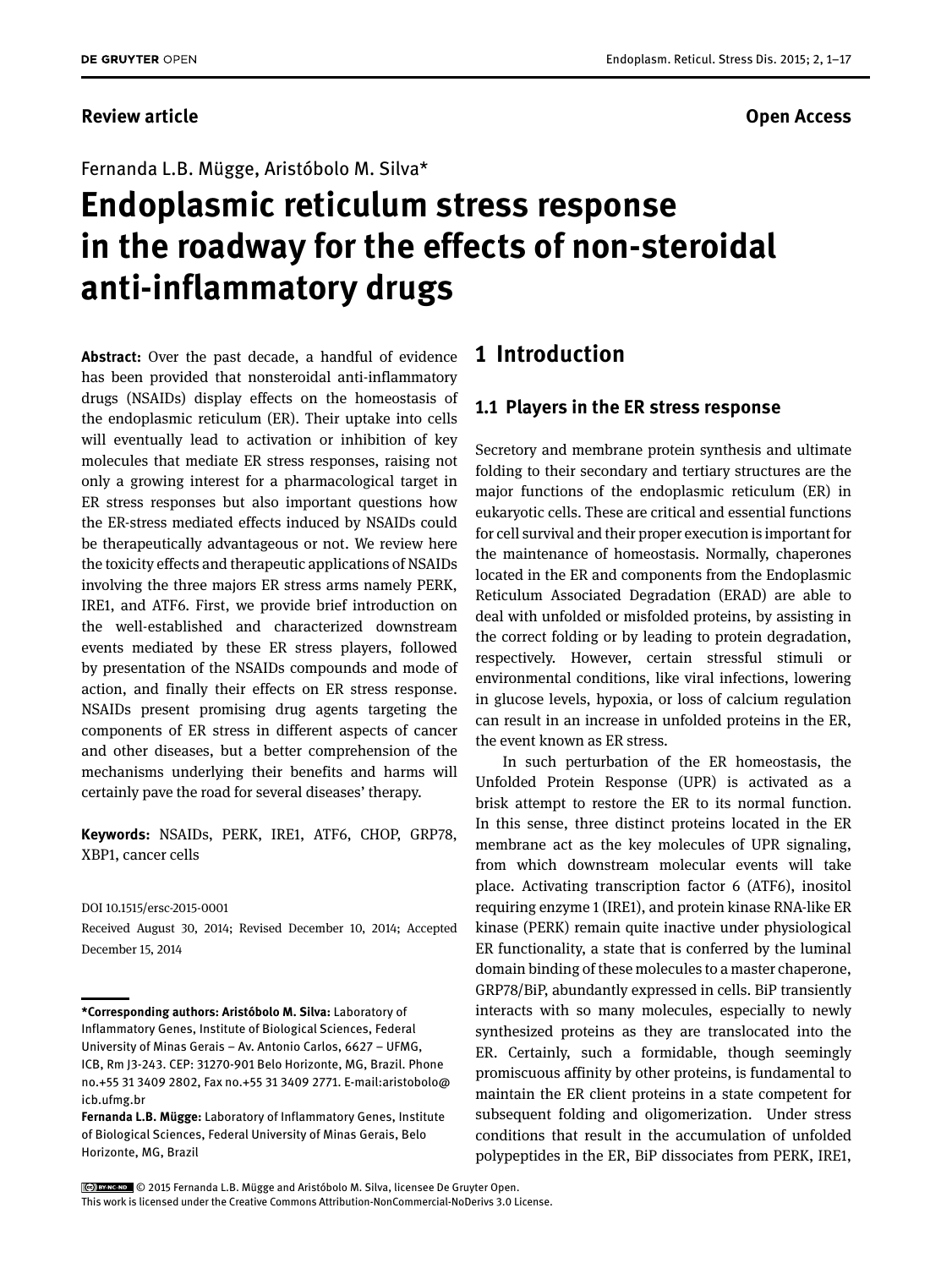and ATF6 [1,2]. Oligomerization takes place in the case of PERK and IRE1, whereas ATF6 – that is found in monomer, dimer or in an oligomerized state even in unstressed ER [3] – is proteolytically cleaved by the sequential action of proteases.

Although dissociation of BiP from the luminal domains of ER stress sensors seems to be a common stereotype to sense perturbation in the ER, recent studies have provided evidence for a complementary process. This alternate molecular mechanism for sensing ER stress indicates that unfolded proteins may bind directly to luminal domain of Ire1 and favor its dimerization and downstream ER stress signaling [4].

In addition, recent evidence has shown that perturbation of cellular lipid composition is also a trigger for UPR, as PERK and IRE1 have the ability to sense perturbation of membrane aberrancy [5]. The activation mechanism of these ER sensors is independent of their luminal domains, but it is promoted by enhanced dimerization via their transmembrane domain. Such studies uncovered an important mechanistic luminalindependent component that resolved questions regarding the enhanced UPR signaling observed in cholesterol-loaded macrophages and insulin-producing beta cells [6,7].

IRE1 is present in all eukaryotes, being the most evolutionary ancient and conserved of the three arms. Mechanistically, after oligomerization and autophosphorylation IRE1 is activated, which is characteristically evidenced by its kinase and endonuclease (RNase) activities. The endonuclease activity promotes the post-transcriptional processing of the mRNA of X-box binding protein 1 (XBP1), where a cleavage of a residual intron of 26 nucleotides takes place, which will be further degraded. The remaining 5'-PO<sub>4</sub> and 3'-OH free extremities of the mRNA are reconnected and generate a frameshift of the coding sequence in the mRNA by continuing the protein-coding region into the former 3' untranslated region. Upon translation, a new active and more stable transcription factor, spliced XBP1 (sXBP1), is generated [8]. Once bound to elements in the promoter region of genes that are responsive to ER stress, the transcription is then turned on.

The second arm is mediated by ATF6, a 670 amino acids that gives rise to a 90 kDa protein. Two isoforms, ATF6alpha and ATF6beta are constitutively expressed in various mammalian cell types. After dissociating from BiP, ATF6 is translocated to the Golgi apparatus and is then cleaved by two proteases (S1P and S2P), generating an amino terminal fragment (p50ATF6) that functions as a transcription factor [9-11]. p50ATF6 is translocated into

the cell nucleus and activates the transcription of target genes through binding to specific sites, such as ER stress responsive *cis*-acting elements ERSE (CCAAT-N9-CCACG), ERSE II (ATTGG-N-CCACG), and UPRE [GATGACGTG(T/G) NNN(A/T)T] [12-15]. Studies with murine embryonic fibroblasts (MEFs) deficient for ATF6alpha or ATF6beta revealed that only ATF6alpha is necessary to the transcriptional activation of ER chaperones and ERAD components [16].

The transmembrane serine/threonine kinase PERK is present in most mammalian cells and has a predominant expression in pancreatic cells [17]. After activation dependent upon oligomerization, PERK phosphorylates the alpha subunit of mRNA translation initiation factor 2 (eIF2alpha) that leads to the inhibition of mRNA translation in cells. The phosphorylation of eIF2alpha coincides with a clear decline in total cellular protein synthesis [18]. The molecular mechanism as how phosphorylated eIF2alpha provokes protein synthesis inhibition is well established as the reduction in the level of eIF2.GTP.tRNA<sub>I</sub>Met ternary complexes in cells limits its availability for the initiation of mRNA translation. In stress conditions such as ER stress, this will adaptively favor cell survival by giving the cell the opportunity to deal with the accumulated misfolded proteins without increasing the loading in the ER. The translation initiation rates for many mRNAs are quite reduced by those events, but exquisitely it can also enhance translation of other mRNAs. This is the case of activating transcription factor (ATF4) in the PERK-mediated pathway where ATF4 mRNA is selectively translated to the extent that eIF2alpha undergoes phosphorylation over cell stress [18]. Thus, PERK-eIF2alpha-ATF4 module contributes to the UPR transcriptional activation, where multiple target genes are transcriptionally activated in a PERK-dependent manner [19-21].

As noted, each of the three aforementioned transcription factors, products of each ER stress branch, is transported to the nucleus and promotes the UPR transcriptional activation. Their targets can be many genes encoding chaperones or ERAD components, intended to alleviate the ER stress. On the other hand, ATF4 and ATF6 might also promote transcription of pro-apoptotic factors like C/EBP homologous protein, CHOP (GADD 153), which is directly related to induced cell death.

The switch of the UPR from a pro-survival strategy to a pro-apoptotic response will depend on the ability of the cell to resolve the ER stress. When the increase in chaperones and ERAD components synthesis is capable of reducing the load of unfolded proteins in the ER lumen, the cell survives. When all strategies fail to do so, the synthesis of pro-apoptotic factors is stimulated and apoptosis is eventually initiated.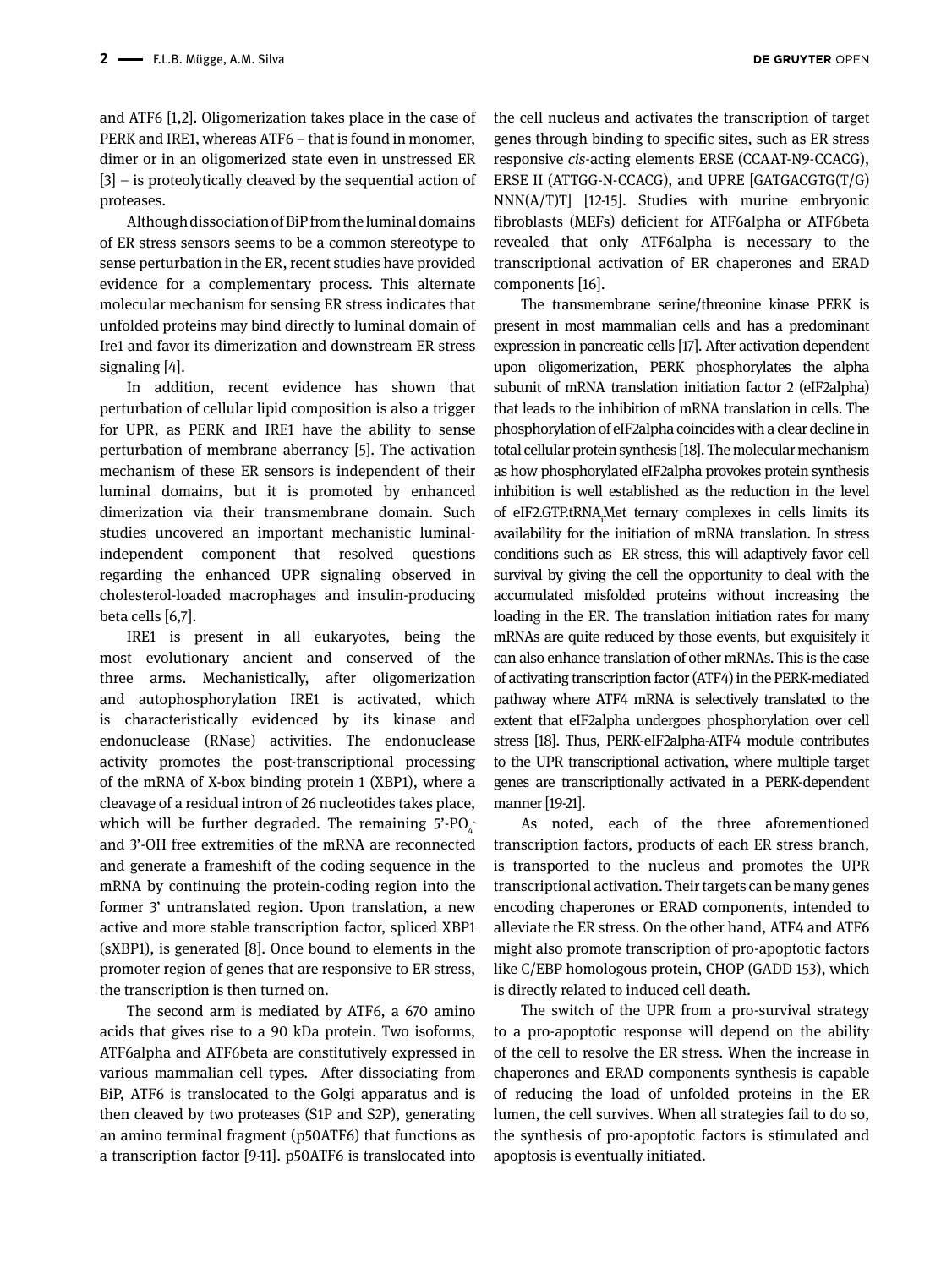Apoptosis induced by prolonged ER stress also depends on the mitochondrial pathway, which is regulated by members of the Bcl-2 family. The activation of the pro-apoptotic proteins Bax and Bak is a key event to caspases activation. CHOP is important in the induction of apoptosis because of the negative regulation of antiapoptotic Bcl-2 proteins [22]. Additional mechanisms, such as calcium release from the ER and other caspase activation pathways have been implicated in the apoptosis after unresolved ER stress.

## **2 Non-steroidal anti-inflammatory drugs and modulation of ER stress**

Non-steroidal anti-inflammatory drugs (NSAIDs) are widely prescribed or bought as over-the-counter (OTC) medicines and commonly used to treat fever, pain, and inflammation. Their classical mechanism of action is the reversible inhibition of cyclo-oxygenase (COX) enzymes, blocking prostaglandins (PG) production from arachidonic acid (a membrane phospholipid). Arachidonic acid is converted to PGG2 by COX, which also catalyzes the generation of PGH2 from PGG2. PGH2 can be converted later to other PGs or thromboxane A2 (TXA2) by specific enzymes. As an exception, acetyl salicylic acid is the only NSAID that causes an irreversible inactivation of COX after its acetylation [23].

Two different isoforms of COX can be modulated by NSAIDs. Inhibition of COX-2 is related to the analgesic, antipyretic, and anti-inflammatory actions, since it is induced by the inflammatory process. Because of its constitutive expression, inhibition of COX-1 causes, but not exclusively, the most common NSAIDs adverse effects, mainly related to the gastrointestinal tract. The majority of the available drugs are non-selective COX inhibitors, thereby acting on both enzymes [24].

The different classes of NSAIDs (shown in Table 1) are not chemically related and even inside the same group some molecular modifications generate drugs with different pharmacological profiles. Also, they may differ on toxicity profiles and COX-1/COX-2 selectivity.

The pharmaceutical industry focused for some time on the development of specific COX-2 inhibitors (Coxibs) as a strategy to reduce or avoid the occurrence of adverse effects. Coxibs are a class of selective COX-2 inhibitors displaying lower gastrointestinal toxicity with comparable anti-inflammatory action to other classes. A few years after their release, some coxibs were withdrawn from the market (Rofecoxib and Valdecoxib) because of the induction of higher cardiovascular risks and low safety

during prolonged use. Others drugs of this class, however, are still commercialized in many countries, including the US (celecoxib), but are not prescribed as first choice drugs [25].

Acetaminophen, also known as paracetamol, lacks anti-inflammatory actions, and sometimes is not considered to be a NSAID [23]. Its exact mechanism of action is not yet elucidated, but many hypotheses have been made regarding its central or peripheral actions. It has been shown to inhibit a third COX isoform, COX-3 in canine cerebral cortex [26], but a functional COX-3 has not been found in rodents or humans [27]. Based on its similar pharmacological profile to selective COX-2 inhibitors, like lower gastrointestinal toxicity and no platelet inhibition, more recent studies have demonstrated selective actions on COX-2 in clinically relevant models. In one of these studies, the investigators showed an up-regulation of the COX-2 gene and suppression of PGE2 in inflammatory transudate collected from sites of acute inflammation after 1 g acetaminophen intake by patients [28]. In another study, COX-2 was inhibited by 80% in peripheral blood

**Table 1**: Classes of non-steroidal anti-inflammatory drugs (NSAIDs)

| Class                       | <b>Members</b>            |
|-----------------------------|---------------------------|
| Salicylates                 | Acetyl salicylic acid     |
|                             | Sodium salicylate         |
|                             | Diflunisal                |
|                             | Mesalazine/Mesalamine     |
| Acetic acid derivatives     | Indometacin               |
|                             | Sulindac                  |
|                             | Diclofenac                |
|                             | <b>Ftodolac</b>           |
| Propionic acid derivatives  | Ibuprofen                 |
|                             | Flurbiprofen              |
|                             | Ketoprofen                |
| Anthranilic acid (Fenamate) | Mefenamic acid            |
|                             | Niflumic acid             |
| Enolic acids (Oxicams)      | Piroxicam                 |
|                             | Meloxicam                 |
| Sulfonanilide               | Nimesulide                |
| p-Aminofenol derivatives    | Paracetamol/Acetaminophen |
| Diarylheterocycles (Coxibs) | Celecoxib                 |
|                             | Parecoxib                 |
|                             | Rofecoxib                 |
|                             | Valdecoxib                |

Adapted from [23]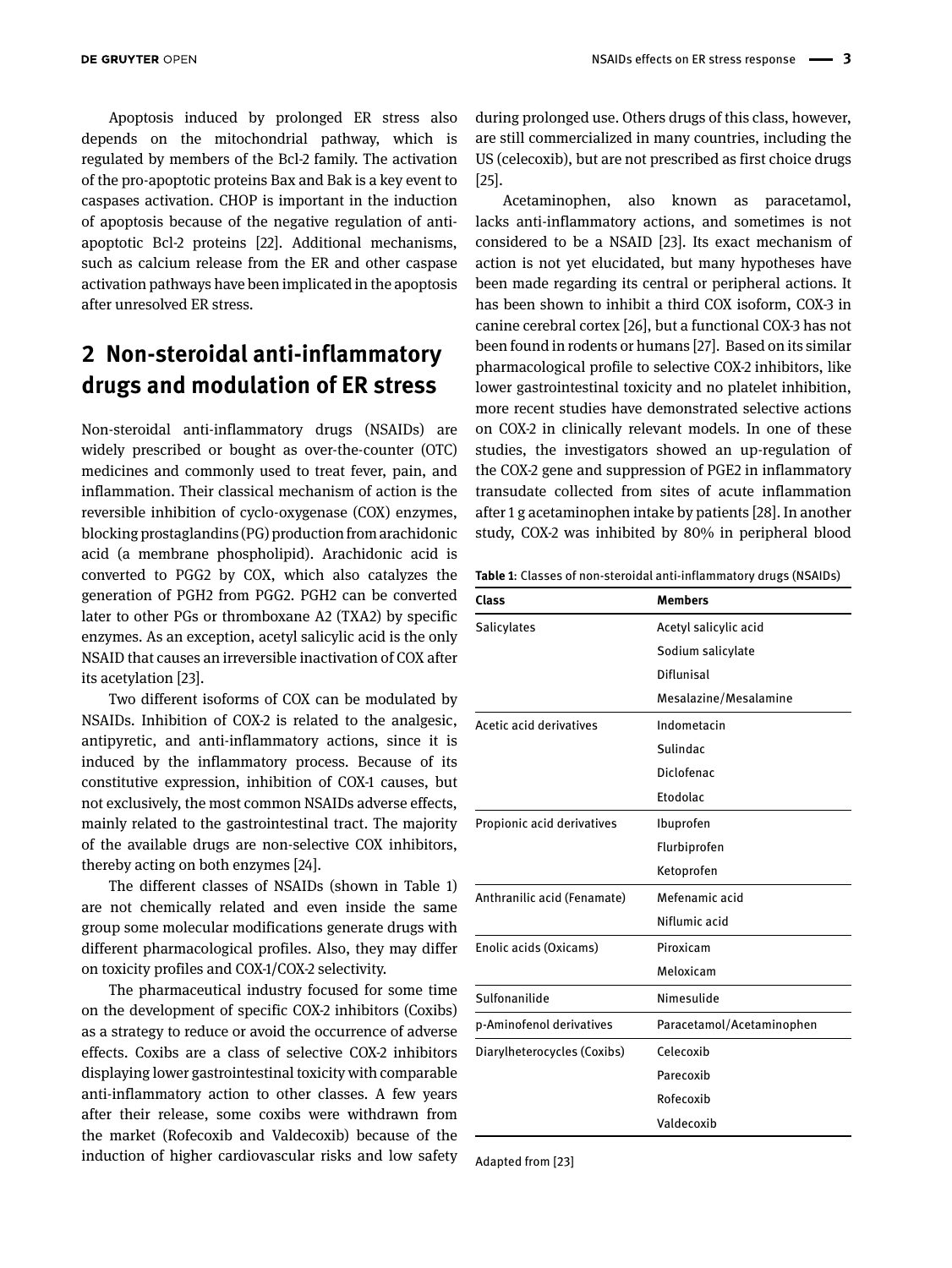monocytes after 1 g acetaminophen administration to volunteers [29].

In spite of several proposed mechanisms of action, there is accumulated evidence that acetaminophen exerts remarkable effects on ER stress response, and is clearly associated with tissue injury, especially in the liver and kidney, provoked by this compound. Such ER stressmediated harm effects of acetaminophen will be properly discussed in the section of NSAIDs toxicity.

Since the clinical studies reported by Edmund Stone in 1763 on the effects of willow-bark powder used to treat patients suffering from ague [30] and subsequent numerous studies for purification and synthesis, salicylates have long been used in an impressive effective manner for several disease conditions and disorders. Besides their common use as anti-inflammatory, antipyretic and analgesic, they have also been used for the prevention of cardiovascular diseases and cancer [31,32]. The prototype salicylate is acetylsalicylic acid, the popular aspirin. The effects of salicylates on ER stress components have revealed that these compounds affect the activity and expression of several molecules related to ER stress [33,34], and triggering fundamental cellular processes, including transcriptional activation of ER stress responsive genes [35].

Various other studies that have exploited the effects of NSAIDs on ER stress are largely descriptive, but the demonstration of several common targets that have their activity affected by different classes of NSAIDs can pave the road for further mechanistic studies on how ER stress response is affected (Table 2). These compounds and their effects on ER stress will now be discussed.

#### **2.1 NSAIDs toxicity**

#### **2.1.1 Gastrointestinal toxicity**

#### **2.1.1.1 COX inhibition**

As mentioned previously, NSAIDs use is commonly associated with gastric toxicity, partially because of their acidic characteristics and the inhibition of COX-1. This enzyme is responsible for the production of cytoprotective PGs by the cells, which contribute to the maintenance of mucosal integrity through bicarbonate and mucus production stimulation. The decrease of these protective substances leads to higher cell permeability and promotes direct contact of the cells with the acidic gastric secretion, causing injuries [23].

Patients with increased sensitivity to NSAIDs or those who make a long-term use of high doses of NSAIDs usually show more severe lesions that can result in

ulcers, bleeding and sometimes perforations, often aggravated by platelet inhibition due to reduced TXA2 production from PGH2 as a result of COX-1 inhibition (reviewed in [36]).

The mechanisms of NSAID-induced enteropathy have some similarities to those related to gastric injuries, and a "multiple hits" effect is currently accepted. The combination of reduced PGE2 levels by COX inhibition and topical effects resulting in mitochondrial dysfunction and stress responses would be the "first hit", while the subsequent inflammatory response would be responsible for the second stage of NSAID-induced small intestine injuries (reviewed in [37]).

As reported by several studies, COX-1 inhibition does not entirely explain the occurrence of NSAID induced gastrointestinal lesions. It has been shown that a selective COX-1 inhibitor did not cause any gastric injury even in high dosage, which only happened when this drug was associated with celecoxib, a COX-2 selective inhibitor [38]. Additionally, COX-1 knockout (KO) mice have no gastric pathology and are also more resistant to indomethacin induced gastric lesions than wild type (WT) mice [39].

#### **2.1.1.2 Cytotoxic mechanisms**

In two studies, Tomisato *et al.* [40,41] have provided evidence of the induction of necrosis and apoptosis by NSAIDs in the gastric mucosa. They showed in the first study that exposure of primary cultures of guinea pig gastric mucosal cells to indomethacin can cause either necrosis, when the cells were treated with a high dose (2.5 mM) for a short period of time (1 hour), or apoptosis, when cells were treated with lower doses (between 0.5 and 1 mM) for a longer period of time (16 hours). Necrosis was evidenced by propidium iodide (PI) staining of cell nucleus, while apoptosis was characterized by DNA/ nucleus fragmentation and also by examining the activation of caspases 3, 8 and 9. Treatment of cells with caspase inhibitor z-VAD-fmk did not alter cell viability in conditions that led to necrosis, but inhibited DNA fragmentation in lower doses and higher time of exposure to indomethacin. Interestingly, pre-treatment of cells with cycloheximide, a protein synthesis inhibitor, led to increased cell viability in the conditions shown to induce apoptosis. In the second study, the authors suggest that induction of necrosis or apoptosis is a COX independent mechanism, being the result of the direct cytotoxicity of NSAIDs on gastric cells, and that gastric lesions may be the result of both COX inhibiting activities and cytotoxicity of NSAIDs.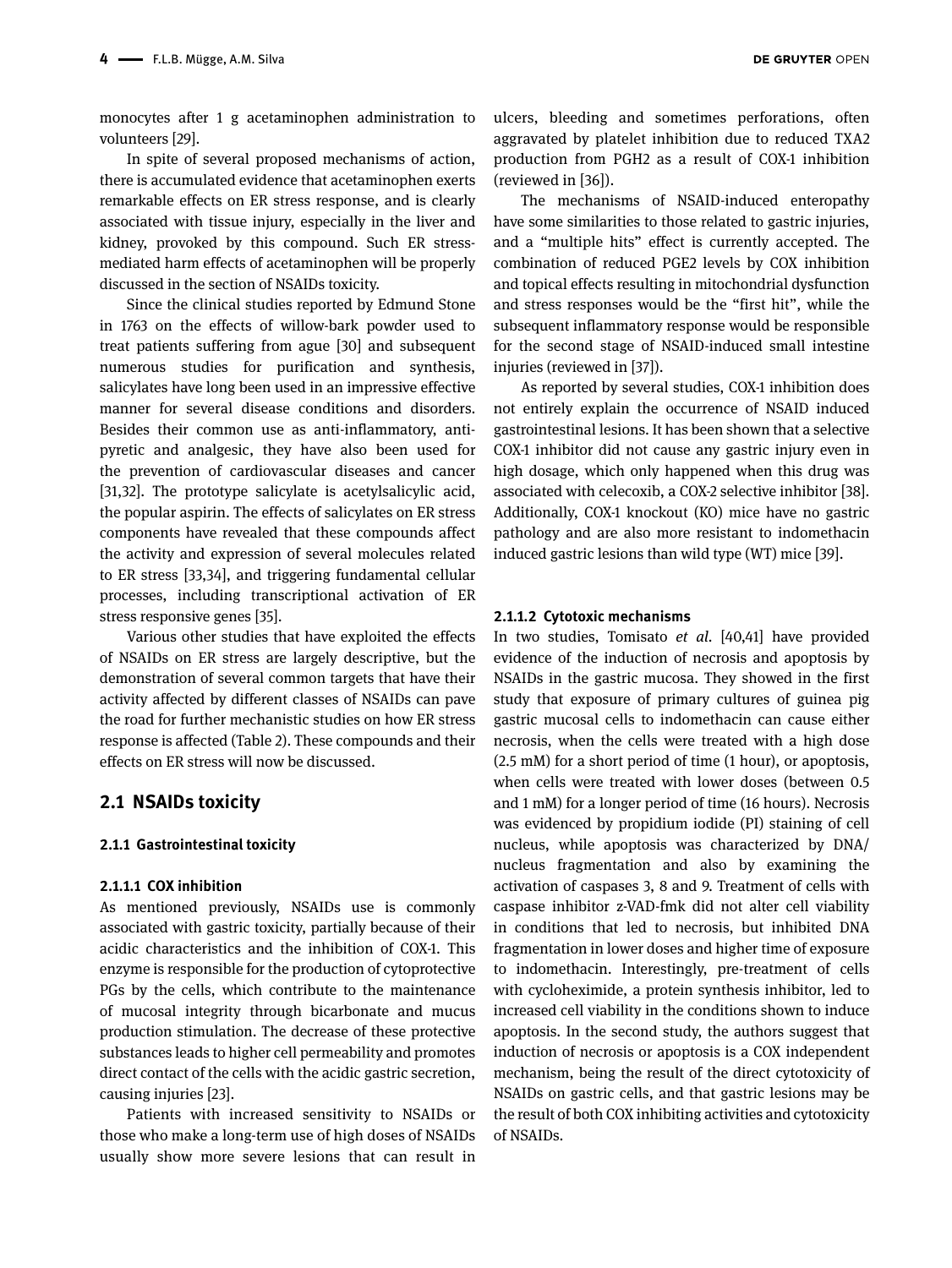#### **Table 2:** Summary of NSAIDs actions on ER stress components

| NSAID         | Cell/Tissue/Organ                                               | <b>Effect on ER stress</b>                                                                                                    | <b>References</b> |
|---------------|-----------------------------------------------------------------|-------------------------------------------------------------------------------------------------------------------------------|-------------------|
| Indomethacin  | Primary gastric mucosal cells                                   | 个CHOP<br>个GRP78<br>ATF6 activation<br>个ATF4 mRNA<br>↑XBP1 mRNA expression and splicing<br><b>ERSE</b> activation              | $[42]$            |
|               | Hepatoma cell line                                              | ↑GRP78 mRNA (slight)<br>ATF6 activation<br><b>XBP1</b> splicing (partially)<br>elF2α phosphorylation<br><b>MCHOP</b>          | $[54]$            |
|               | Renal carcinoma cells                                           | <b>TCHOP</b><br>个GRP78<br>个GRP94<br>ATF6 activation                                                                           | $[74]$            |
| Diclofenac    | Primary gastric mucosal cells                                   | 个CHOP<br>个GRP78                                                                                                               | [42, 43]          |
|               | Rat hepatocytes                                                 | ተCHOP                                                                                                                         | $[53]$            |
|               | Hepatoma cell line                                              | ↑GRP78 mRNA (slight)<br>$\nu$ p90 ATF6<br>ATF6 activation<br>elF2α phosphorylation<br><b>MCHOP</b>                            | $[54]$            |
| Acetaminophen | Liver from CD-1 mice after intraperi- ^CHOP<br>toneal injection | ATF6 activation                                                                                                               | $[56]$            |
|               | Liver from C57BL/6J mice after oral<br>administration           | 个ATF4<br>个ATF3<br><b>TCHOP</b><br>个XBP1<br>XBP1 splicing<br>ATF6 activation<br>IRE1α phosphorylation<br>elF2a phosphorylation | $[58]$            |
|               | Tubular epithelial cells                                        | ↑ CHOP expression and translocation to the nucleus                                                                            | $[59]$            |
|               | Organ of Corti cell line                                        | ↑elF2α phosphorylation<br>↑ CHOP expression and nuclear translocation                                                         | [60]              |
| Ibuprofen     | Primary gastric mucosal cells                                   | 个CHOP                                                                                                                         | $[42]$            |
|               | Neuroblastoma cell line                                         | 个ATF4<br>↑ATF6<br>个XBP1                                                                                                       | $[73]$            |
| Pranoprofen   | Primary glial cells                                             | $\sqrt{GRP78}$<br>$\downarrow$ CHOP<br>elF2a phosphorylation<br>↓XBP1 splicing                                                | $[90]$            |
| Flurbiprofen  | Neuroblastoma cell line                                         | $\sqrt{XBP1}$ splicing<br>↓CHOP expression<br><b>VHERP</b> expression                                                         | $[86]$            |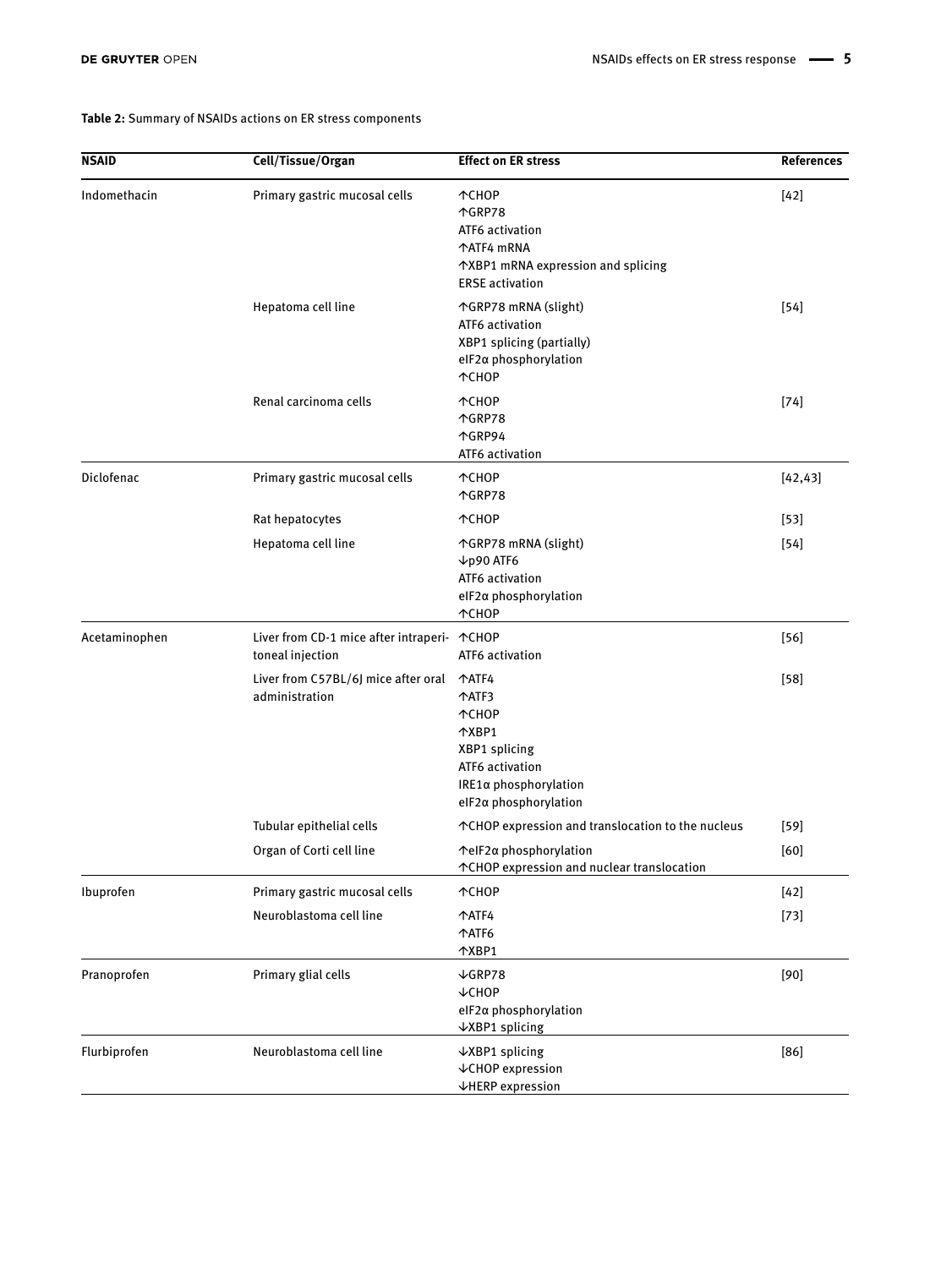#### **NSAID Cell/Tissue/Organ Effect on ER stress References** Celecoxib Primary gastric mucosal cells ↑CHOP [42] Glioblastoma cell lines ↑CHOP ↑GRP78 eIF2α phosphorylation [47,64,68] Raji Burkitt's lymphoma cells ↑CHOP [65,68] Breast carcinoma cells **↑CHOP blue and the contract of the contract of the contract of the contract of the contract of the contract of the contract of the contract of the contract of the contract of the contract of the** [68] [68] Pancreatic carcinoma cells ↑CHOP Multiple myeloma cells ↑CHOP Gastric carcinoma cells **↑GRP78** eIF2α phosphorylation PERK phosphorylation ↑ATF4 ↑ATF6 mRNA ATF6 activation ↑ORP150 [48,50,72] Colorectal cancer cells ↑GRP78 [69] Urothelial carcinoma cells ↑GRP78 [70] Hypopharyngeal squamous cancer cell line ↑CHOP ↑GRP78 ↑XBP1 [67] Celecoxib + bortezomib Glioblastoma cell line ↑CHOP ↑GRP78 [78] Celecoxib + MG132 Urothelial carcinoma cells ↑CHOP ↑GRP78 [70] Liver tumor cells **↑CHOP** ↑ATF4 ↑XBP1 splicing [79] Celecoxib + PDE5 inhibitor Multiple tumor cells eIF2α phosphorylation [81] 2,5-dimethyl-celecoxib (DMC) Glioblastoma cell lines ↑CHOP eIF2α phosphorylation [47,64,68] Raji Burkitt's lymphoma cells ↑CHOP [65,68] Breast carcinoma cells ↑CHOP [68] [68] [68] Pancreatic carcinoma cells ↑CHOP Multiple myeloma cells ↑CHOP DMC + nelfinavir Breast cancer cells ↑CHOP ↑GRP78 [80] DMC + nelfinavir + chloroquine or mefloquine ↑↑CHOP ↑↑GRP78 [84] Parecoxib Rat brains after ischemic injury ↑GRP78 ↑ORP150 ↓CHOP expression and nuclear translocation [92] Sulindac sulfide Intestinal cancer cells ↑GRP78 ↑CHOP ↑GADD34 ↑ATF4 ↑ATF3 [76] Glioma cells **1986 1986 1986 1986 1987 1988 1988 1988 1988 1988 1988 1988 1988 1988 1988 1988 1988 1988 1988 1988 1988 1988 1988 1988 1988 1988 1988 1988 1988 1988**

#### **continuedTable 2:** Summary of NSAIDs actions on ER stress components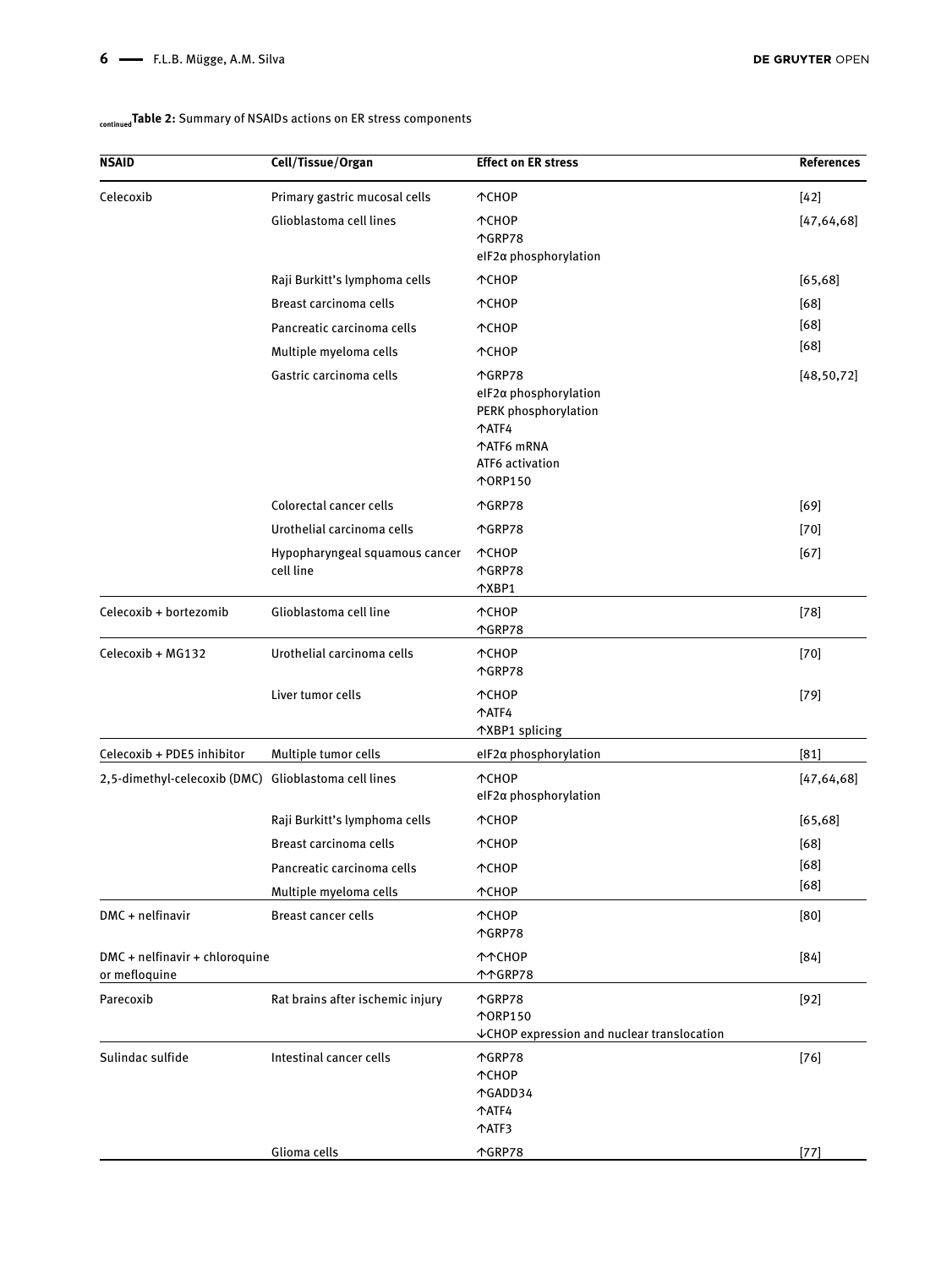#### **continued Table 2:** Summary of NSAIDs actions on ER stress components

| <b>NSAID</b>                                                     | Cell/Tissue/Organ                          | <b>Effect on ER stress</b>                                                          | <b>References</b> |
|------------------------------------------------------------------|--------------------------------------------|-------------------------------------------------------------------------------------|-------------------|
| Meloxicam                                                        | Rat brains after ischemic injury           | <b>↓CHOP mRNA</b><br>↓GRP78 mRNA and protein<br>$\sqrt{GRP94}$ mRNA                 | $[91]$            |
|                                                                  | Cerebral cortex                            | 个GRP78                                                                              | $[91]$            |
| Oxicams<br>(meloxicam, sudoxicam,<br>piroxicam)                  | Rat hepatocytes                            | 个CHOP                                                                               | $[53]$            |
| Nimesulide                                                       | Rat hepatocytes                            | <b>MCHOP</b>                                                                        | $[53]$            |
| Fenamic acids<br>(flufenamic, tolfenamic and<br>mefenamic acids) | Rat hepatocytes                            | <b>TCHOP</b>                                                                        | $[53]$            |
| Diflunisal                                                       | Rat hepatocytes                            | <b>MCHOP</b>                                                                        | $[53]$            |
| Tolfenamic acid                                                  | Colorectal cancer cells                    | ↑ATF6 activity<br>个CHOP<br><b>TATF4</b><br>个XBP1 splicing                           | $[71]$            |
| Aspirin                                                          | Immortalized mouse embryonic<br>fibroblast | elF2a phosphorylation<br>PERK phosphorylation<br>no XBP1 splicing                   | $[34]$            |
| Sodium salicylate                                                | Immortalized mouse embryonic<br>fibroblast | elF2a phosphorylation<br><b>MCHOP</b><br>caspase-12 degradation<br>no XBP1 splicing | $[34]$            |
|                                                                  |                                            | ↑34 ER-stress related genes<br><b>MATF6</b><br><b>ERSE</b> activation               | $[35]$            |
|                                                                  | Human adipocytes                           | $\sqrt{ATF6}$<br>$\downarrow$ CHOP<br>$\sqrt{GRP}$ 78                               | $[33]$            |

↑: increased expression; ↓: decreased expression; ↑↑: higher increased expression. ATF, activating transcription factor; CHOP, C/EBP homologous protein; eIF2, eukaryotic translation initiation factor; ERSE, ER stress response element; GRP, glucose regulated protein; IRE1, Inositol-requiring endonuclease; ORP150, 150-KDa oxygen regulated protein; PERK, protein kinase R (PKR)-like endoplasmic reticulum kinase; XBP1, X-box binding protein.

#### **2.1.1.3 ER stress in NSAIDs-induced effects of cytotoxicity**

Further investigations revealed that NSAIDs exposure of cells could disturb the homeostasis of the ER by modulating the ER stress response, and that could be an upstream mechanism responsible for apoptosis and gastrointestinal injuries elicited by these drugs. One of the first studies in this front was carried out by Tsutsumi and colleagues [42]. In primary cultures of guinea pig gastric mucosal cells, indomethacin (1 mM) was shown to induce CHOP mRNA and protein levels in greater extent than thapsigargin, a well-known ER stress inducer agent that disrupts calcium regulation in the ER. Diclofenac

(1 mM), ibuprofen (2 mM), and celecoxib (80  $\mu$ M) also displayed effects on those cells such as reduced cell viability, increased DNA fragmentation, and an increase in CHOP protein levels in a COX independent manner. Other stress agents that cause apoptosis, such as ethanol, hydrogen peroxide, and hydrochloric acid lack the ability to induce an increase in CHOP mRNA levels, showing that this event is specific for NSAID-induced apoptosis. In the same study, levels of GRP78 were slightly increased after indomethacin treatment [42].

In a toxicoproteomic approach, an increase in GRP78 levels induced by a NSAID was also reported by Ohyama *et al.* [43] in a study carried out in mice treated with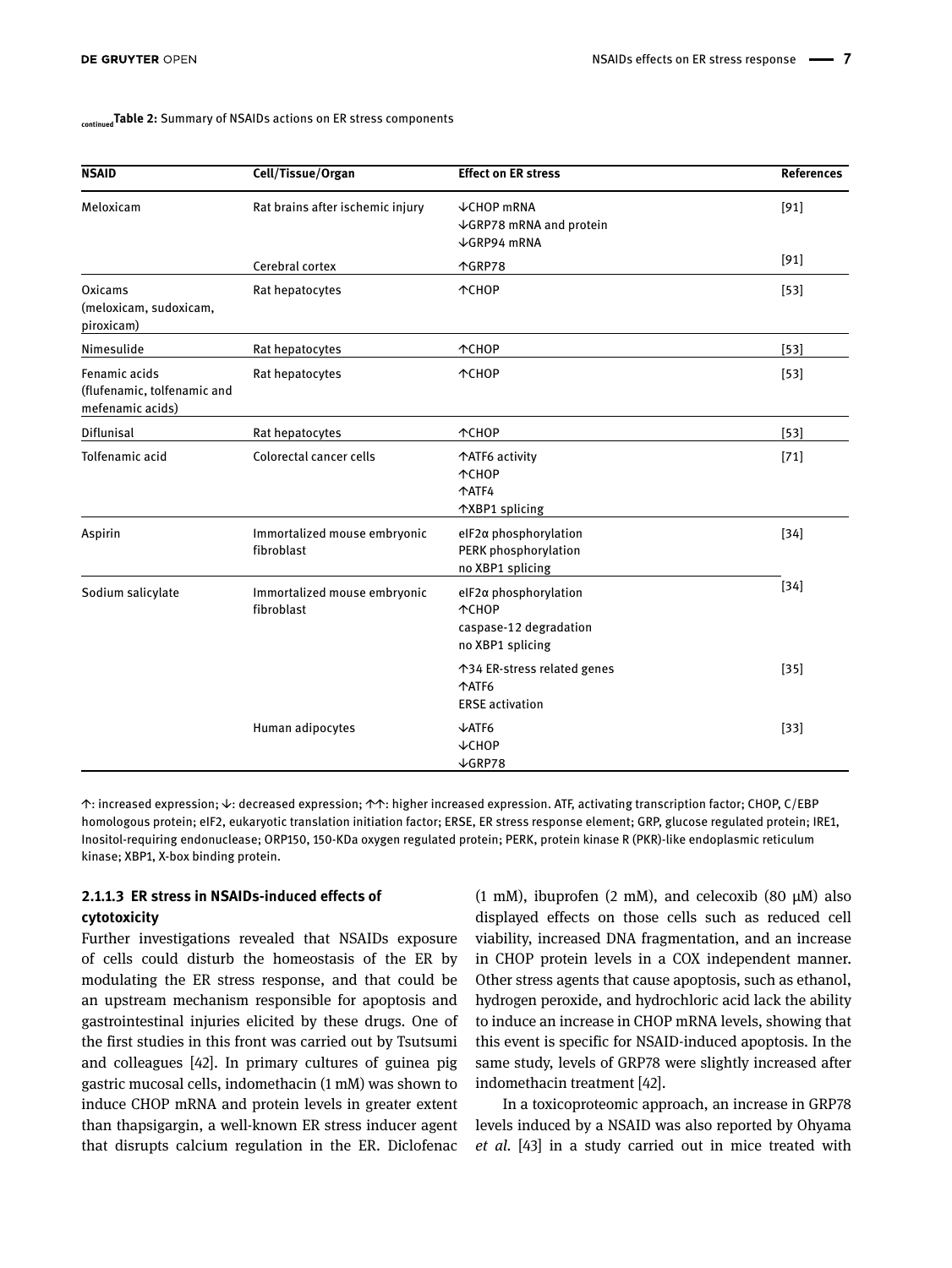diclofenac indicating that the ER stress response takes place. Such finding corroborates the notion that NSAIDinduced gastrointestinal toxicity is mediated by ER stress components. Back to study of Tsutsumi and colleagues, ATF6 was activated by indomethacin, since p90ATF6 levels decreased in whole cell extracts and p50ATF6 levels increased in nuclear extracts. Both ATF4 and XBP1 mRNA expression, including the spliced sXBP1 and JNK1/2 phosphorylation were induced by indomethacin. Accordingly, transfection of cells with ERSE or CHOP binding-site luciferase reporter plasmids showed transcriptional activation and luciferase activity after indomethacin or thapsigargin treatment, at comparable extensions. These results indicate that ATF6, ATF4 and XBP1 might be responsible for the expression of CHOP induced by indomethacin, and also that downstream events to ASK1, which results in JNK phosphorylation, seem to be activated by indomethacin. Additionally, experiments with a dominant-negative form of CHOP or in macrophages derived from CHOP-deficient mice indicated that apoptosis induced by NSAIDs involves other components than CHOP, as suppression of apoptosis was only partially dependent on this transcription factor [42].

In a proposed mechanism for NSAID induced apoptosis, NSAIDs would promote cell membrane permeabilization, due to their ability to interact with membranes and cause alterations in hydrophobicity, fluidity, biochemical properties, and stability (reviewed in [44]). Higher permeability would stimulate calcium influx, leading to increased calcium levels in the cytoplasm, which then could culminate in ER stress. Indomethacin, diclofenac, etodolac, ibuprofen, flurbiprofen, ketoprofen, celecoxib, mefenamic acid, and nimesulide were shown to increase membrane permeability and intracellular calcium levels and to decrease cell viability in guinea pig gastric mucosal cells. These events were partially inhibited when a chelating agent was added before to celecoxib treatment [45]. As described, NSAID-induced ER stress promotes significant increase in the CHOP mRNA and protein expression, which is an alternate route to apoptosis. A molecular link between CHOP and mitochondrial dysfunction after NSAID exposure was suggested to be the pro-apoptotic modulator PUMA, as its silencing mediated by siRNA led to reduction in the celecoxib-induced activation and translocation of Bax that is a critical protein that regulates mitochondrial outer membrane permeabilization. Silencing of ATF4 but not ATF6 was shown to decrease PUMA mRNA expression when cells were treated with celecoxib. In similar conditions, CHOP mRNA expression was slightly reduced by ATF6 silencing but more extensively reduced

when ATF4 was silenced [46]. From described above and additional studies, it is clear that celecoxib preferentially targets PERK-eIF2alpha-ATF4 module [47,48].

### **2.1.1.4 Exacerbation of NSAIDs-induced gastric effects through chaperones suppression**

*Helicobacter pylori* infection, another major cause of gastric ulcers, can also be a predisposition factor for NSAID-induced gastric injuries. These bacteria can produce irritating substances or down regulate the production of protective factors by gastric cells. Namba *et al.* [49] demonstrated that *H. pylori* exacerbates NSAIDinduced gastric lesions by suppression of ER chaperones expression. An increase in the expression of GRP78 and ORP150 (150-KDa oxygen regulated protein) was previously shown to reduce CHOP triggered apoptosis in cells after celecoxib treatment [48,50], indicating a protective role for these chaperones against NSAIDsinduced apoptosis. Co-culture of human gastric carcinoma cells with *H. pylori* decreased GRP78 and ORP150 levels in a time-dependent manner, and strongly reduced p50ATF6 and p90ATF6 expression after 24 or 48 hours, respectively. Levels of ATF4 remained unaltered and XBP1 splicing did not take place. Yet, silencing of ATF6 with siRNA resulted in decreased expression of GRP78 and ORP150, but not CHOP. Expression of ATF6 mRNA was not regulated by *H. pylori*, but a pulse-chase experiment indicated that degradation of ATF6 is accelerated in the presence of *H. pylori*, suggesting a post-translational mechanism for the regulation of ATF6, probably by proteasome and/or lysosome degradation. In mice pre-inoculated with *H. pylori*, the indomethacin-induced gastric lesions were aggravated, accompanied by an increase in TUNELpositive cells compared to indomethacin treatment alone. Furthermore, ORP150-/+ heterozygous mice showed more apparent gastric mucosal cell death, providing genetic evidence for the protective role of ER chaperones in indomethacin-induced gastric lesions [49]. This suggests that molecules capable of inducing ER chaperones may offer therapeutic advantage against NSAIDs-induced gastric lesions.

#### **2.1.2 NSAIDs-induced ER stress to hepatotoxicity**

Another concern for individuals who make use of NSAIDs is the hepatotoxicity effects caused by some of these drugs. Although seeming to be a rare complication, some severe reactions were the cause for the withdrawal of some NSAIDs. Aspirin, celecoxib, diclofenac, ibuprofen,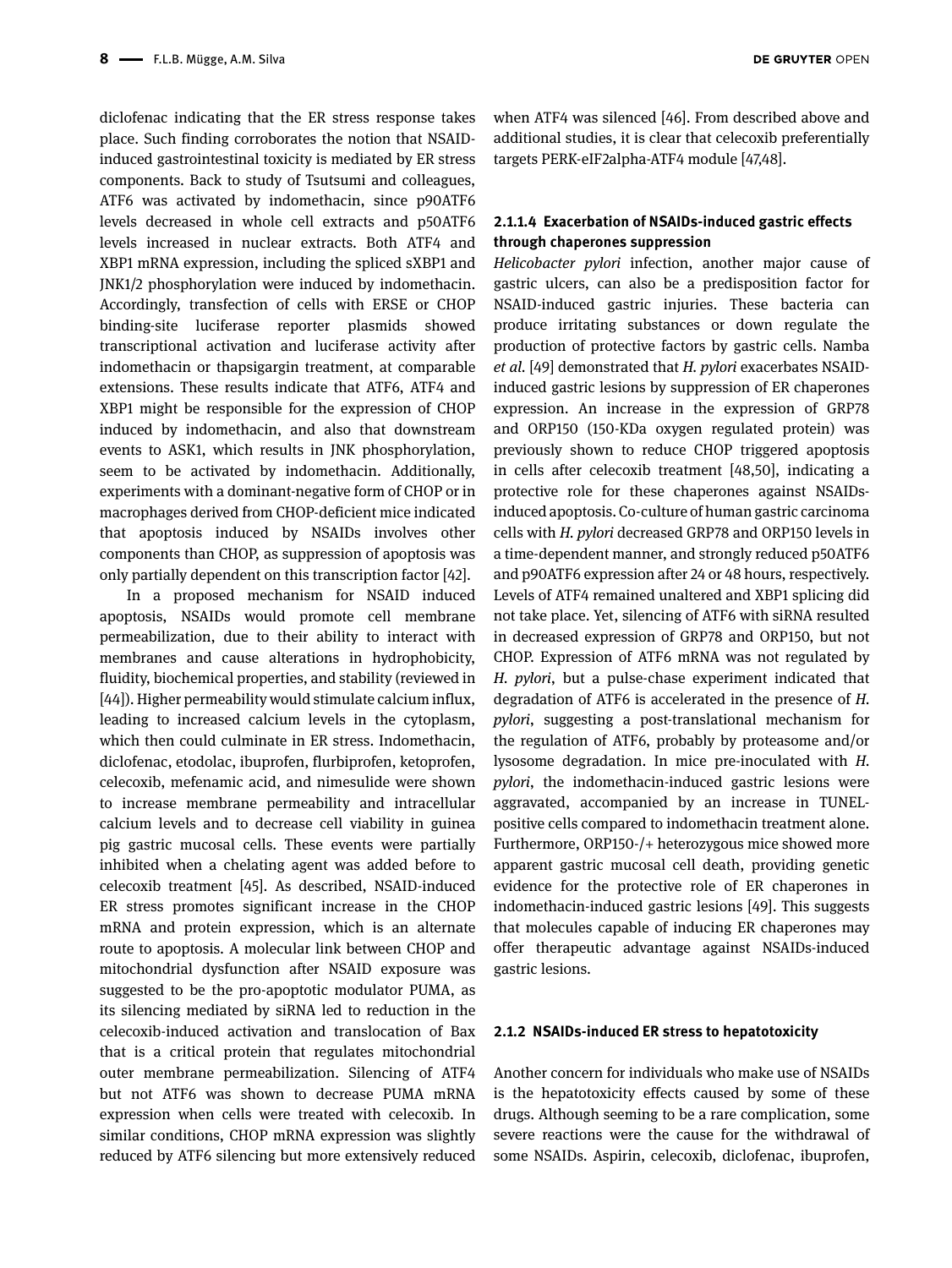indomethacin, naproxen, nimesulide, piroxicam, and sulindac have been reported to cause hepatotoxicity with different characteristics, varying from elevation of transaminases, cholestasis and hepatitis, to acute liver failure in some cases (reviewed in [51]). Bromfenac, only four months after its availability to patients, was reported to cause acute liver failure requiring transplantation and even leading to death, which resulted in its withdrawal less than one year after its approval. Lumiracoxib, a selective COX-2 inhibitor chemically related to diclofenac, was never approved by the FDA in the US and was withdrawn from the market because of its association with severe drug induced liver injury [52].

In a toxicity assessment of various NSAIDs, rat hepatocytes were used as one of the models to evaluate the hepatotoxicity of different chemical classes: three fenamic acids (flufenamic, tolfenamic, and mefenamic acid), three oxicams (meloxicam, sudoxicam, piroxicam), two salicylates (aspirin and diflunisal), two acetic acid derivatives (diclofenac and sulindac), and the sulfonanilide, nimesulide. Except for acetyl salicylic acid and sulindac, all of the other aforementioned NSAIDs induced CHOP expression in these cells [53].

In a hepatoma cell line, diclofenac and indomethacin were shown to trigger the activation of the different branches of the UPR. Semi quantitative RT-PCR indicated a slight induction of GRP78 mRNA, after 8 hours of treatment, but less pronounced than that observed for thapsigargin. Full-length p90ATF6 and cleaved p50ATF6 were present in cells treated with indomethacin in a similar profile in response to thapsigargin. Regarding diclofenac, however, the expression of p90ATF6 was decreased and even lower than in control untreated cells, while p50ATF6 was present in cell extracts but in a lower intensity than indomethacin or thapsigargin treatments. Only indomethacin was shown to partially promote XBP1 splicing after 45-60 minutes of treatment, as evidenced by the RT-PCR analysis of sXBP1 amplicons in agarose gels. On the other hand, diclofenac, but not indomethacin or thapsigargin, induced JNK phosphorylation after 16 h, indicating different actions of these drugs on IRE1. Phosphorylation of eIF2alpha was also evidenced in cells treated with indomethacin or diclofenac, likely indicating PERK activation. Moreover, CHOP expression was induced by both drugs, but with higher intensity for indomethacin than for diclofenac or thapsigargin after 8 hours of treatment. Finally, flow cytometry analysis revealed that diclofenac and indomethacin induce cell death as similar as thapsigargin [54].

Acetaminophen, which is widely used to treat fever and pain, is a major cause of acute liver failure. Its exact mechanism of hepatotoxicity is not known, but it clearly involves necrosis and evidence suggest that apoptosis is also involved. Caspase-dependent Bid cleavage and caspase-independent Bax translocation to mitochondria and cytochrome c release were reported after 6 h of acetaminophen administration to BALB/c mice, but caspases 3 and 7 were not activated. Caspase inhibitors, however, protected mice from acetaminophen-induced liver injury, suggesting that apoptosis would be the initial cell death response to acetaminophen treatment, but later it would turn to degeneration and necrosis [55].

The ER is the primary site of acetaminophen metabolism that is dependent on its oxidative biotransformation to NAPQI, which leads to glutathione (GSH) depletion, an event supposed to be related to its toxicity. Perturbations of the redox homeostasis can impair the oxidative folding of proteins in the ER, which may result in ER stress. Nagy *et al.* [56] demonstrated CHOP induction and ATF6 activation after intraperitoneal administration of acetaminophen (450 mg/Kg) to male CD-1 mice. On the other hand, Hur *et al.* [57] did not observe PERK or ATF6 activation in the liver of mice that received intraperitoneal administration of acetaminophen (500 mg/Kg). In this same study, genetic ablation of XBP1 was found to protect mice from acetaminophen-induced liver injury through IRE-1alpha activation via a feedback mechanism not related to UPR activation [57]. Divergent observations by these studies may reflect the use of different mice backgrounds or gene targeting strategies.

Because intraperitoneal injection of acetaminophen does not reproduce the actual route of administration in patients, a third study evaluated the induction of UPR after oral administration (gavage) of acetaminophen 500 mg/Kg to mice. Gene expression analysis revealed induction of ATF4 and its targets, ATF3 and CHOP, and of XBP1 and its targets, ERdj4 and p58ipk, in animals treated with acetaminophen. XBP1 mRNA splicing, p90ATF6 cleavage, IRE1alpha, eIF2alpha phosphorylation, and CHOP protein expression were only observed at 12 hours after acetaminophen administration. Additionally, CHOP KO mice were shown to be more resistant to necrosis progression after acetaminophen gavage, having ten-fold lower necrosis areas than wild-type mice after 24 hours of drug administration. CHOP-deficient mice had also improved survival, manifested with 100% survival with a dose of 1 g/Kg acetaminophen, which led to death within 24 hours of all wild-type animals administered with the same dose. Levels of GSH and JNK phosphorylation, which occurs downstream of GSH depletion, were similar in both groups, indicating that the protection observed in CHOP deficient mice was not a result from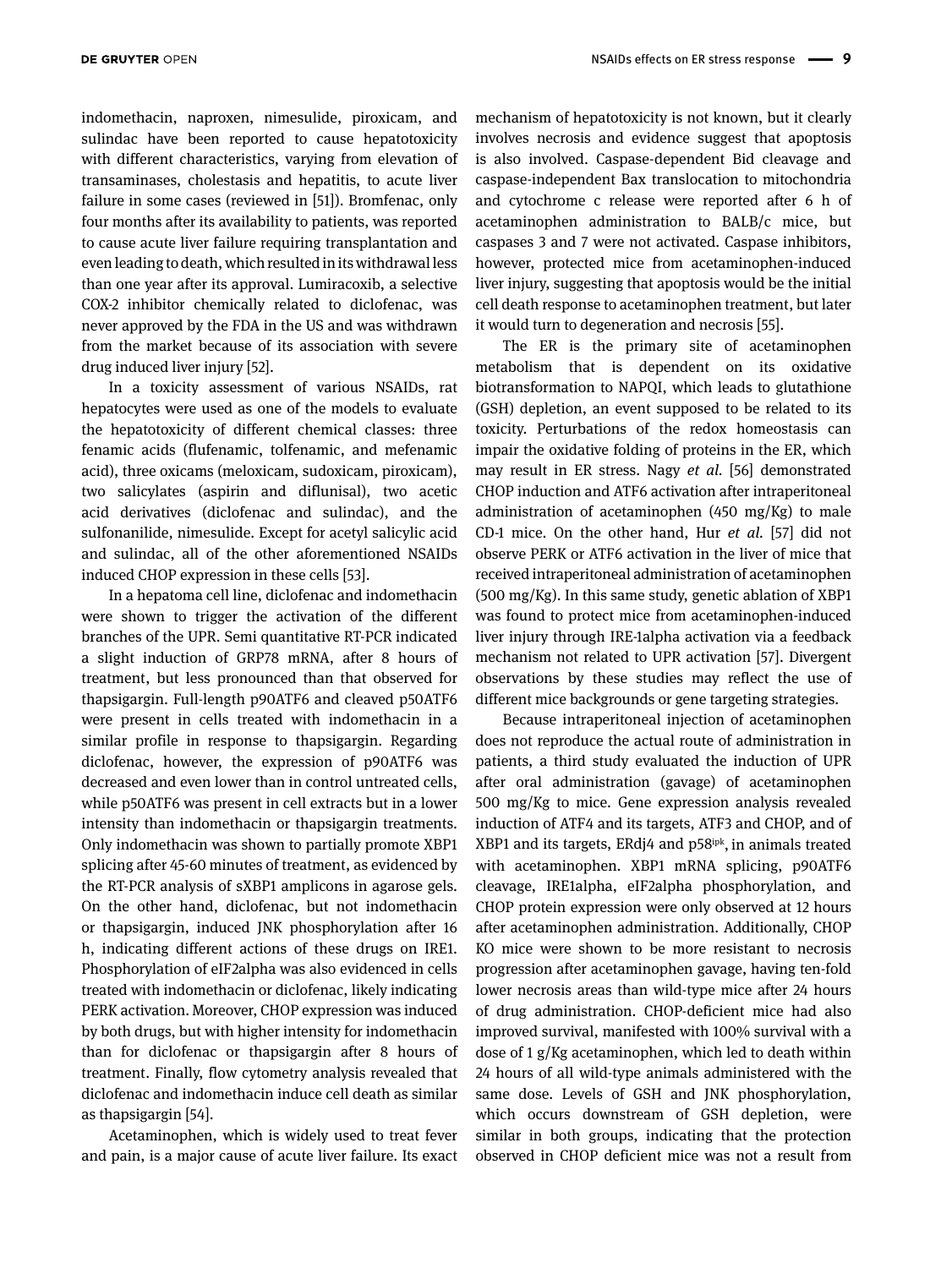the reduced acetaminophen metabolism. Furthermore, it was demonstrated that CHOP deficiency was beneficial for recovery from ER stress, since knock-out animals presented lower levels of ER stress markers than controls, and displayed increased capacity of regeneration at the sites of damage [58].

#### **2.1.3 NSAIDs-induced ER stress to nephrotoxicity**

Besides hepatotoxicity, acute acetaminophen overdose can cause nephrotoxicity through molecular mechanisms still to be fully elucidated. In culture mouse tubular epithelial cells, acetaminophen was shown to induce apoptosis, which was dose and time dependent. Despite increase on Fas receptor expression on cell surface, this pathway did not seem to be activated, as blocking of the receptor caused no alterations in the rate of apoptosis induction. Also, there was neither cytochrome c nor Smac/DIABLO release from mitochondria nor loss of mitochondria membrane potential. However, acetaminophen induced the activation of caspase 3, 9 and 12, and CHOP expression and its consequent translocation to the nucleus. The authors suggest that the mechanism of acetaminopheninduced nephrotoxicity is caspase dependent. In addition, caspase 12 that is highly expressed in the kidneys and present in the ER membrane could be a link between ER stress and apoptosis caused by acetaminophen in tubular cells [59].

#### **2.1.4 NSAIDs-induced ER stress to ototoxicity**

Authors of a recent study refer to the ototoxicity of acetaminophen and its metabolite N-acetyl-pbenzoquinoneimine (NAPQI) as a relevant side effect of these drugs. They suggest that ototoxicity is masked by the hepatotoxicity because the latter leads to death before any hearing loss can be perceived. Using a cell line derived from the organ of Corti (HEI-OC1), these authors demonstrated that the ototoxic effect involves oxidative and ER stress pathways, through overproduction of ROS, alterations in ER morphology and modulation of the eIF2α pathway. CHOP expression and nuclear translocation were demonstrated through immunofluorescence microscopy. Acetaminophen treatment of cells led to an increase in eIF2α phosphorylation while NAPQI led to decreased phosphorylation. Silencing of ATF4 with shRNA, or through pharmacological inhibition of ATF6 activation in the Golgi (using 4-(2-aminoethyl) benzenesulfonyl fluoride) caused no alterations in cell viability after

acetaminophen or NAPQI treatment. XBP1 splicing was not induced by treatment with these drugs [60].

### **2.2 Therapeutic applications**

#### **2.2.1 Cancer treatment**

Epidemiological studies have indicated a role for NSAIDs in the prevention of cancer, while selective COX-2 inhibitors have been shown to inhibit tumor growth and metastasis in different animal models of solid tumors. Indeed, COX-2 is overexpressed in some tumors and the final products of the conversion of arachidonic acid to prostaglandins, namely PGE2, PGI2, PGD2, PGF2alpha and TXA2, promote cell proliferation, metastasis and angiogenesis, and inhibit apoptosis. Therefore, inhibition of COX-2 could have beneficial effects in the prevention and treatment of cancer (reviewed in [61,62]).

It is now known that, in a similar way to adverse effects described for NSAIDs, both COX-dependent and COX-independent pathways play roles in the induction of apoptosis in cancer cells. The underlying mechanisms are not completely understood, but increasing evidence suggest modulation of different intracellular components related to cell cycle, apoptosis, inflammation and also ER stress [61,63].

2,5-dimethyl-celecoxib (DMC), a celecoxib analog that possesses no COX inhibitory activity, has been shown to have more potent tumor suppression properties than celecoxib, while unmethylated celecoxib (UMC), which has slightly higher COX-2 inhibitory activity, possesses lower antitumor effect in glioblastoma cell lines [64] and in Raji Burkitt's lymphoma cells [65]. DMC concentrations starting at 50 µM decreased cell viability in a proportion that was only observed at 70 µM celecoxib and that was not achieved by UMC. CHOP expression and caspase activation after celecoxib or DMC correlates with reduced cell survival in both cell types and is not induced by UMC treatment [64,65].

An increase in cellular protein synthesis can be associated with an increase in cell proliferation, thus making translational machinery a potential target for tumor therapy. In this sense, anti-proliferative effects of NSAIDs via ER stress components could have PERKeIF2alpha module as target. Celecoxib was found to transiently inhibit protein synthesis in glioblastoma cells in a dose-dependent manner. In this study carried out by Pyrko *et al.* (2008), celecoxib at roughly 80 µM concentration inhibited protein synthesis from 2 to 8 hours of treatment, a time when protein synthesis began to recover, being reestablished after 24 hours treatment.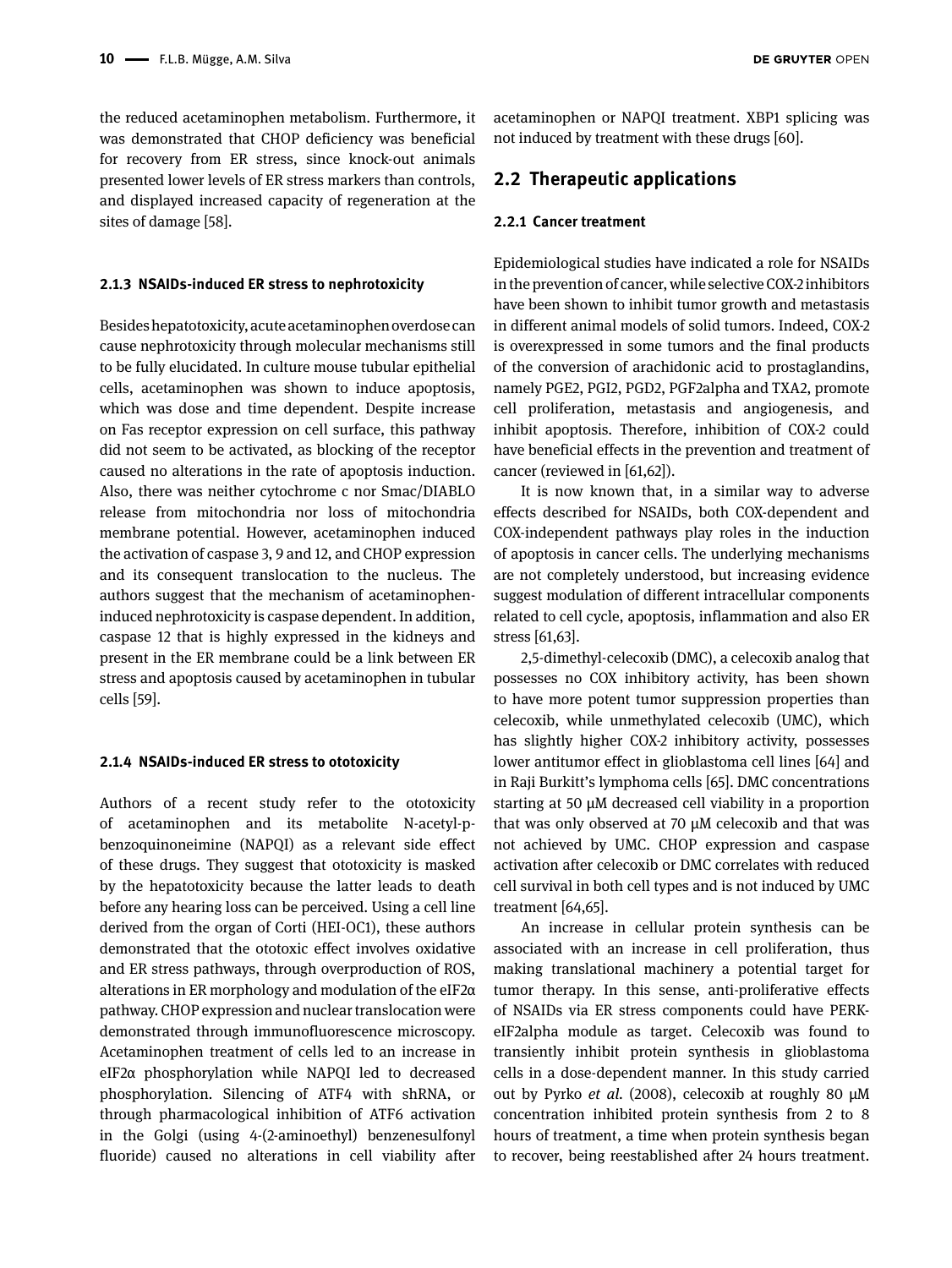Phosphorylation of eIF2alpha was observed in the same doses and treatment periods demonstrated to induce translation inhibition. In mouse embryonic fibroblasts (MEFs) that express a mutant eIF2alpha, which cannot be phosphorylated (serine 51 is exchanged for alanine), protein synthesis inhibition by celecoxib was reduced in relation to control cells. Interestingly, other NSAIDs (rofecoxib, valdecoxib, indomethacin, and flurbiprofen) in 100 µM doses were unable to inhibit protein synthesis, cell growth survival, or induce eIF2alpha phosphorylation. DMC, on the other hand, induced more pronounced eIF2alpha phosphorylation than celecoxib. These latter results indicate that inhibition of mRNA translation by celecoxib is another COX-independent mechanism of this drug and provide a strong evidence of the involvement of PERK in the celecoxib-induced cell effects [47]. Moreover, increased GRP78 expression was evidenced by immunoprecipitation study from extract of cells that were treated with 75 µM celecoxib for 12 hours, indicating another ER stress related event induced by celecoxib.

Aspirin and sodium salicylate have also been shown to inhibit protein synthesis in a mechanism dependent on PERK activation and eIF2alpha phosphorylation, which was demonstrated using mouse embryonic fibroblasts (MEFs) lacking PERK. In addition, aspirin and sodium salicylate induced significant CHOP protein expression, which was attenuated in PERK-/- cells. These two drugs also induced caspase-12 degradation but had no effect on XBP1 splicing [34]. Hence, it is likely that PERK is a critical ER stress component in cell responses to salicylates.

In PC-3 cells, a prostate cancer cell line, celecoxib induces an increase in calcium intracellular levels in a dose-dependent manner. Although not shown in their paper, the authors mentioned that the same increase in intracellular calcium levels was observed in another prostate cancer cell line (LNCaP), in smooth muscle cells (A7r5), in NIH-3T3 fibroblasts, MCF-7 breast cancer cells, Jurkat T cells, and HepG2 hepatoma cells. According to them, this could be a possible link between celecoxib anti-cancer activities and increased cardiovascular risks [66]. A recent report has also supported the notion of ER stress-mediated antiproliferative effects of celecoxib. In that work, the authors demonstrate that by knockingdown CHOP hinders the inhibition of cell proliferation by celecoxib in a well established human hypopharyngeal squamous cancer cell line [67].

In different cancer cell types, such as glioblastoma, breast carcinoma, pancreatic carcinoma, Burkitt's lymphoma, and multiple myeloma, celecoxib and DMC were shown to induce CHOP protein expression, with a clear effect that was dependent on the cell type. In

glioblastoma cells, the induction of CHOP was determined to be specific to these two drugs, since it was not evidenced after valdecoxib or rofecoxib treatments. Also, in glioblastoma cells that had been implanted into nude mice, CHOP expression as well as the number of TUNEL positive cells were increased by celecoxib and DMC, but not by rofecoxib. Since both celecoxib and DMC led to an increase in calcium intracellular levels and inhibition of DMC-induced CHOP expression in the presence of chelating agents, calcium was again suggested to be an important trigger to the induction of ER stress by these two drugs [68]. However, other NSAIDs including valdecoxib, rofecoxib, indomethacin, flurbiprofen, and sulindac did not induce any increase in calcium intracellular levels. Discrepancy effects seen for some NSAIDs [45] may be due to the cell types used [45].

In the previous study by Pyrko *et al.* [68] and in studies by Tsutsumi *et al.* [48], Du *et al.* [69], and Huang *et al.* [70], where glioblastoma, gastric carcinoma, colorectal cancer, and urothelial carcinoma cells were used, respectively, GRP78 was implicated as a protective molecule against celecoxib induced apoptosis. In all three studies celecoxib was shown to increase GRP78 expression, but its knockdown with siRNA led to enhancement of glioblastoma cell killing [68] and increased caspase 3, 7, 8 and 9 cleavage in urothelial carcinoma cells [70] after celecoxib treatment. In the colorectal cancer cells, overexpression of GRP78 significantly reduced the rate of apoptosis induced by celecoxib [69]. Interestingly, tolfenamic acid also exerts remarkable effects in colorectal cancer cell growth both *in vitro* and *in vivo* by repressing cyclin D1 expression in a PERK-eIF2alpha-ATF4-dependent manner. In these cells, tolfenamic acid was also shown to induce higher ATF6 activity, XBP1 splicing and higher expression of CHOP and ATF4 [71]. At least in the gastric carcinoma cells, celecoxib induces eIF2alpha and PERK phosphorylation, which results in ATF4 expression. Because ATF4 silencing using siRNA partially reversed the overexpression of GRP78 induced by celecoxib, this seems to be one of the UPR arms responsible for GRP78 up regulation after celecoxib treatment [48].

Together with ATF4, ATF6 was also linked to the celecoxib-induced up regulation of another ER chaperone, ORP150, in gastric carcinoma cells. Silencing of both transcription factors using siRNA inhibited ORP150 overexpression by celecoxib [72]. ATF6 expression and activation was shown to be induced with 80 µM or 100 µM celecoxib in these cells, as demonstrated by the increase in ATF6 mRNA relative expression [50,72] and by p90ATF6 decrease, but accompanied by accumulation of p50ATF6 in nuclear extracts [48,72]. The increase in intracellular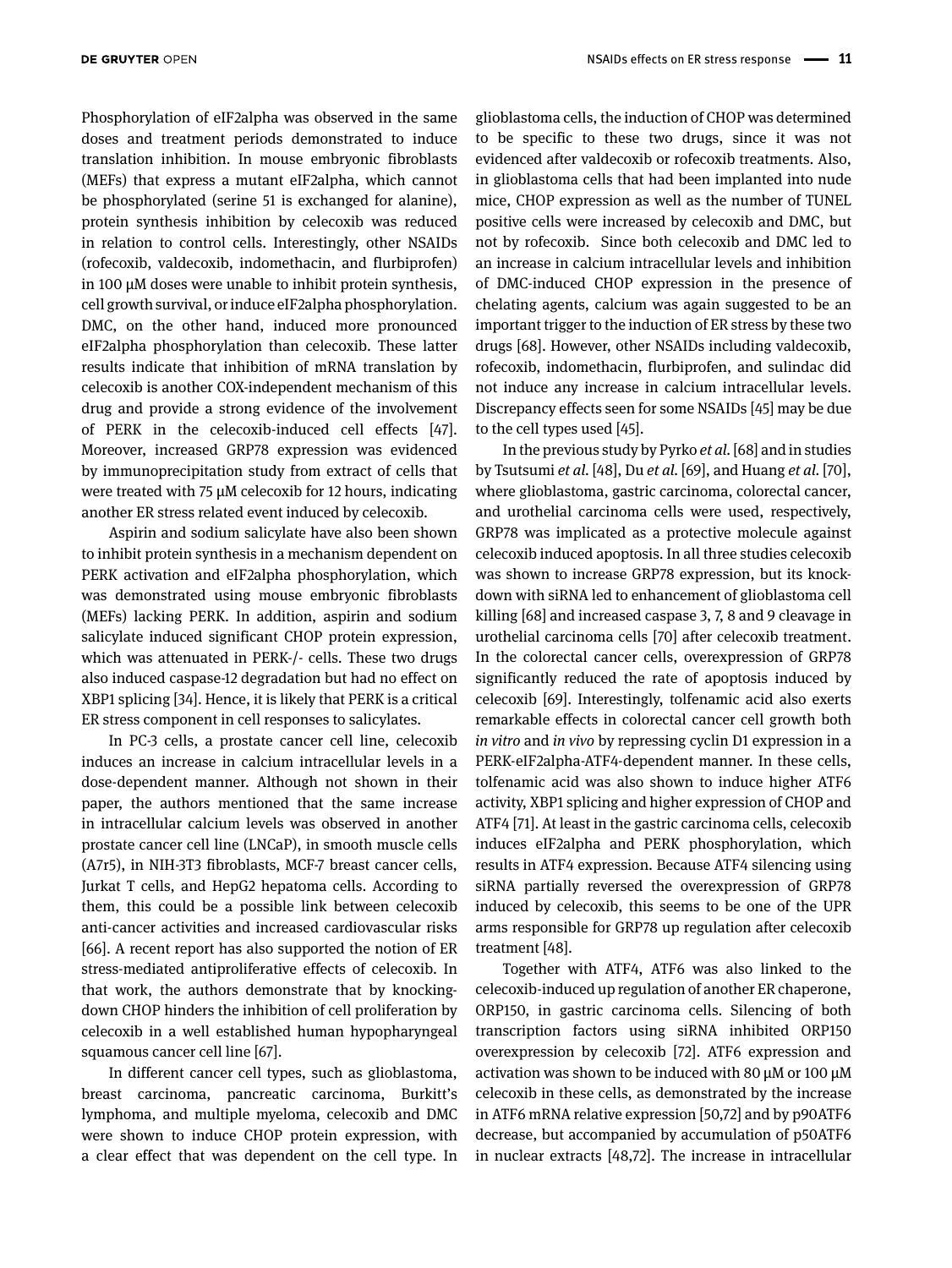**DE GRUYTER OPEN** 

levels of calcium induced upon celecoxib treatment is most likely a trigger to ATF4 and ATF6 expression and GRP78 and ORP150 upregulation, since the addition of a chelating agent at least partially inhibited these celecoxibinduced events [48,72].

Besides celecoxib, other NSAIDs are able to modulate ER stress elements in cancer cells.  $S(+)$ -ibuprofen, the active stereoisomer of ibuprofen, was shown to up regulate various UPR related genes (like ATF4, ATF6 and XBP1) in a neuroblastoma cell line [73]. In 786-O renal carcinoma cells, indomethacin (200 µM) induced GRP78, GRP94, and CHOP protein expression and also ATF6 activation [74]. Niflumic acid (100 µM) was shown to induce eIF2alpha and PERK phosphorylation and CHOP expression in non-small cell lung cancer cell lines A549 and H460, effects that were intensified when this NSAID was combined with ciglitazone, a peroxisome proliferatoractivated receptor gamma (PPARγ) ligand that has antitumor activity [75]. Intestinal cancer cells HCT-116 treated with 25 µM sulindac sulfide, the active metabolite of sulindac, presented increases in GRP78, CHOP, GADD34, ATF4 and ATF3 mRNA expression [76]. In C6 and glioma cells, 100 µM sulindac sulfide induced an increase in intracellular calcium concentration related to the release of calcium from intracellular stores, in a similar way to that observed for 100 µM celecoxib. Induction of GRP78 protein expression was observed in other glioma cell line, U87-MG, treated with sulindac sulfide or celecoxib, but CHOP protein expression was not induced by sulindac sulfide in these cells. The authors indicated with other experiments that the difference in CHOP expression can be related to the effect of each drug on different intracellular calcium stores: sulindac sulfide would only act on the ER, while celecoxib would induce calcium release from the ER and from mitochondria. Mitochondrial perturbation together with ER stress would then be necessary to induce CHOP expression in these cells [77].

#### **2.2.1.1 Combined effects of NSAIDs and other compounds**

Combination of celecoxib with other anti-cancer drugs might lead to ER stress aggravation, which can result in enhanced cell death because of the inability of cells to deal with the misfolded or unfolded proteins. Simultaneous treatment of glioblastoma cells with the proteasome inhibitor bortezomib and celecoxib, or bortezomib and DMC, resulted in increased cell death, in higher protein levels of CHOP and GRP78 than with each drug alone, and in the activation of JNK1/2 and caspases 3, 4, 7 and 9. Additionally, *in vivo* experiments with tumor-bearing mice

showed that the combination of bortezomib and DMC resulted not only in higher CHOP expression, evidenced by immunohistochemistry studies, but also in increased apoptosis, demonstrated by a higher number of TUNEL positive cells [78].

MG132, another proteasome inhibitor, in combination with celecoxib led to decreased viability of urothelial carcinoma cells NTUB1 and T24 [70] and human liver tumor cells HepG2 and HA22T/VGH [79]. Moreover, in the urothelial carcinoma cells the combination of drugs induced higher caspases 3, 7, 8 and 9 activation, PARP cleavage, and increased expression of CHOP and GRP78 [70]. In the liver tumor cells, PARP cleavage was also present and higher expression of CHOP (in both cell lines) and ATF4 (only in HepG2 cells) mRNA and XBP1 mRNA processing were also induced by simultaneous treatment with MG132 and celecoxib [79].

In human breast carcinoma cell lines, in a combined therapy of a NSAID with nelfinavir (15-30  $\mu$ M), an HIV protease inhibitor that acts as an ER stress aggravator through proteasome proteases inhibition, it was shown a reduction in cell survival and an increase in apoptosis. Interestingly, this was achieved by the combination with either celecoxib (40-50  $\mu$ M) or DMC (30-40  $\mu$ M), even in cells that are resistant to doxorubicin or taxol, or to other anti-cancer drugs that display different mechanisms of action. Combined treatment with DMC and nelfinavir also induced higher GRP78 and CHOP expression, caspase 7 activation and PARP cleavage and reduced colony formation. Silencing either of GRP78 or CHOP resulted in significantly altered chemosensitivity of tumor cells to the combined use of the compounds, as the blockage of GRP78 was associated with increased chemosensitization to the extent to that CHOP knock-down resulted in increased survival, thus establishing ER stress as a determinant event in this process [80].

Various critical intracellular signaling pathways were investigated in a study where a combination of celecoxib with phosphodiesterase 5 (PDE5) inhibitors was tested for the ability to kill multiple tumor cells [81]. The drug combination elicited ER stress response where eIF2α, ATF4 and CHOP seemed to be critical components to mediate tumor killing. However, IRE1 and XBP1 seemed to play a resistance role in the killing effects induced by the combination, as their knock down led to enhanced tumor killing. This data demonstrates that combination of celecoxib and specific PDE5 inhibitors such as sildenafil, at clinical relevant concentrations, have the potential to be a new therapeutic approach for cancer.

Autophagy is a cellular response that can be activated to generate ATP during starvation but that also functions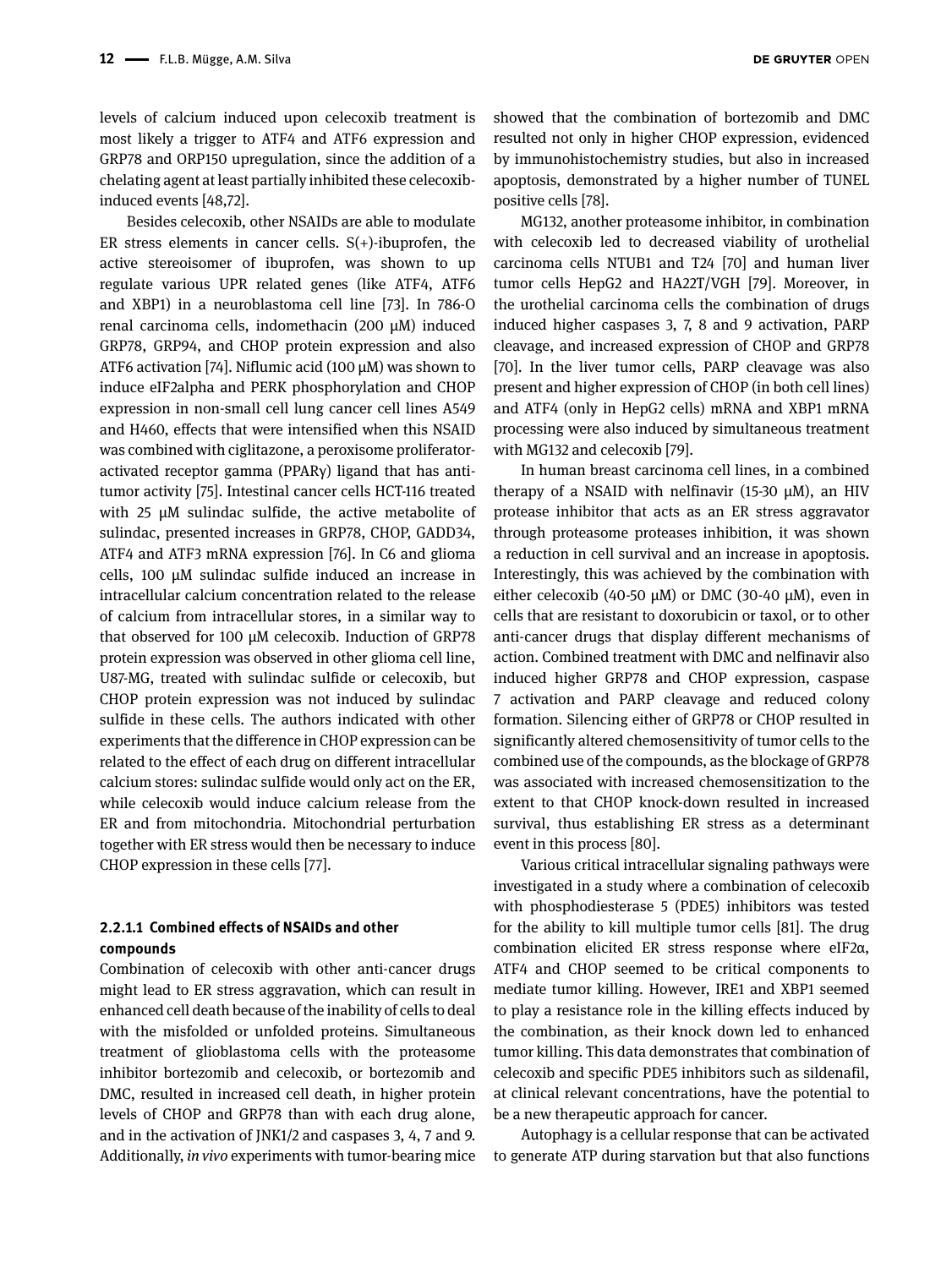as a quality control mechanism for proteins and organelles in order to keep cell homeostasis. Autophagy has been implicated as a survival mechanism for cancer cells and new autophagy inhibitors are currently being studied [82,83]. Because of the protein quality control property, inhibition of autophagy can result in ER stress aggravation in a similar way to proteasome inhibitors. Indeed, in triple negative breast cancer cells the combination of chloroquine (20  $\mu$ M) or mefloquine (10  $\mu$ M) with DMC (20  $\mu$ M) and nelfinavir (25  $\mu$ M) induced higher GRP78 and CHOP expression, apoptosis, and lower colony formation than as reported for DMC and nelfinavir combination discussed above [84].

#### **2.2.2 Metabolic diseases**

An important study by Ozcan *et al.* suggested a link between obesity and ER stress, which could then lead to insulin resistance. This is especially important because in adipose tissue, and also in the liver from mice fed a highfat diet, PERK and IRE1 are significantly phosphorylated [85]. Therefore, investigating the effects of NSAIDs as compounds with the ability to reduce ER stress in metabolic diseases can provide potential alternative therapy.

Flurbiprofen, but not aspirin, meloxicam, or ibuprofen, was shown to have strong chaperone activity, which resulted in lowering of protein aggregation *in vitro*. Further investigations demonstrated that flurbiprofen possesses the ability to attenuate the activation of all three ER stress branches, through lowering of XBP1 processing and CHOP and HERP expression induced by tunicamycin in a neuroblastoma cell line. Also, in a model of obese mice, the authors demonstrated that flurbiprofen attenuated leptin resistance and reduced body weight gain and visceral fat, effects that were not observed in aspirin, meloxicam or ibuprofen treated mice [86].

 In an *in vitro* study, sodium salicylate, the metabolite of aspirin, has been shown to alleviate the ER stress by decreasing the expression of ER stress markers such as ATF6, CHOP, and GRP78 in cultured primary human adipocytes treated with lipopolysaccharide (LPS), high glucose concentration, saturated fatty acids, or the ER stress inducer tunicamycin [33]. Taken together, these studies indicate that some NSAIDs can display beneficial effects in metabolic diseases by relieving ER stress response.

#### **2.2.3 Neuroprotection**

Neurodegenerative protein misfolding disorders (PMDs), such as Alzheimer's disease, Parkinson's disease, Huntington's disease, and prion related diseases involve the accumulation of misfolded proteins, but each of them has different clinical manifestations. In animal models of PMDs and in brain tissue from patients with PMD the accumulation of abnormal proteins has been linked to alterations in ER stress markers (reviewed in [87]). Increasing evidence suggests that the UPR could play a role in normal neuronal function as well as in the development of neurodegenerative diseases. Therefore, depending on the context specific for each disease, the same ER stress component could even have opposite roles (recently reviewed in [88]).

Yamazaki *et al.* [89] demonstrated that various NSAIDs (diclofenac, indomethacin, ibuprofen, aspirin, and ketoprofen) inhibit ER stress-induced cell death of human neuroblastoma SH-SY5Y cells. Cells were pretreated with each drug for 2 hours and then thapsigargin or tunicamycin was added to the culture medium for 24 hours. Except for aspirin, that only inhibited tunicamycininduced cell death, all other drugs inhibited cell death in different proportions, and diclofenac was the one with higher inhibition for both stressors.

In primary culture of glial cells, pranoprofen reduced GRP78 and CHOP mRNA and more slightly protein expression, when cells were pre-treated for 1 hour with this drug and later challenged with tunicamycin. Pranoprofen pre-treatment also induced eIF2alpha phosphorylation and inhibited XBP1 splicing, but did not affect IRE1 phosphorylation induced by tunicamycin [90].

In the context of cerebral ischemia, subcutaneous meloxicam (0,5 mg/Kg) reduced mRNA levels of CHOP, GRP78 and GRP94, which were highly increased after the induction of ischemic injury (carotid occlusion) followed by 48 hours reperfusion in various rat brain areas. Meloxicam also induced higher GRP78 protein expression in the cerebral cortex of control animals, but reduced GRP78 protein expression in two hippocampal regions of injured animals. In the other areas no differences in expression were observed [91]. Intraperitoneal parecoxib (10 mg/Kg or 30 mg/Kg) induced GRP78 and ORP150 protein expression in ischemic areas of rat brains in relation to vehicle treated animals. On the other hand, CHOP protein expression and nuclear translocation were suppressed by parecoxib [92].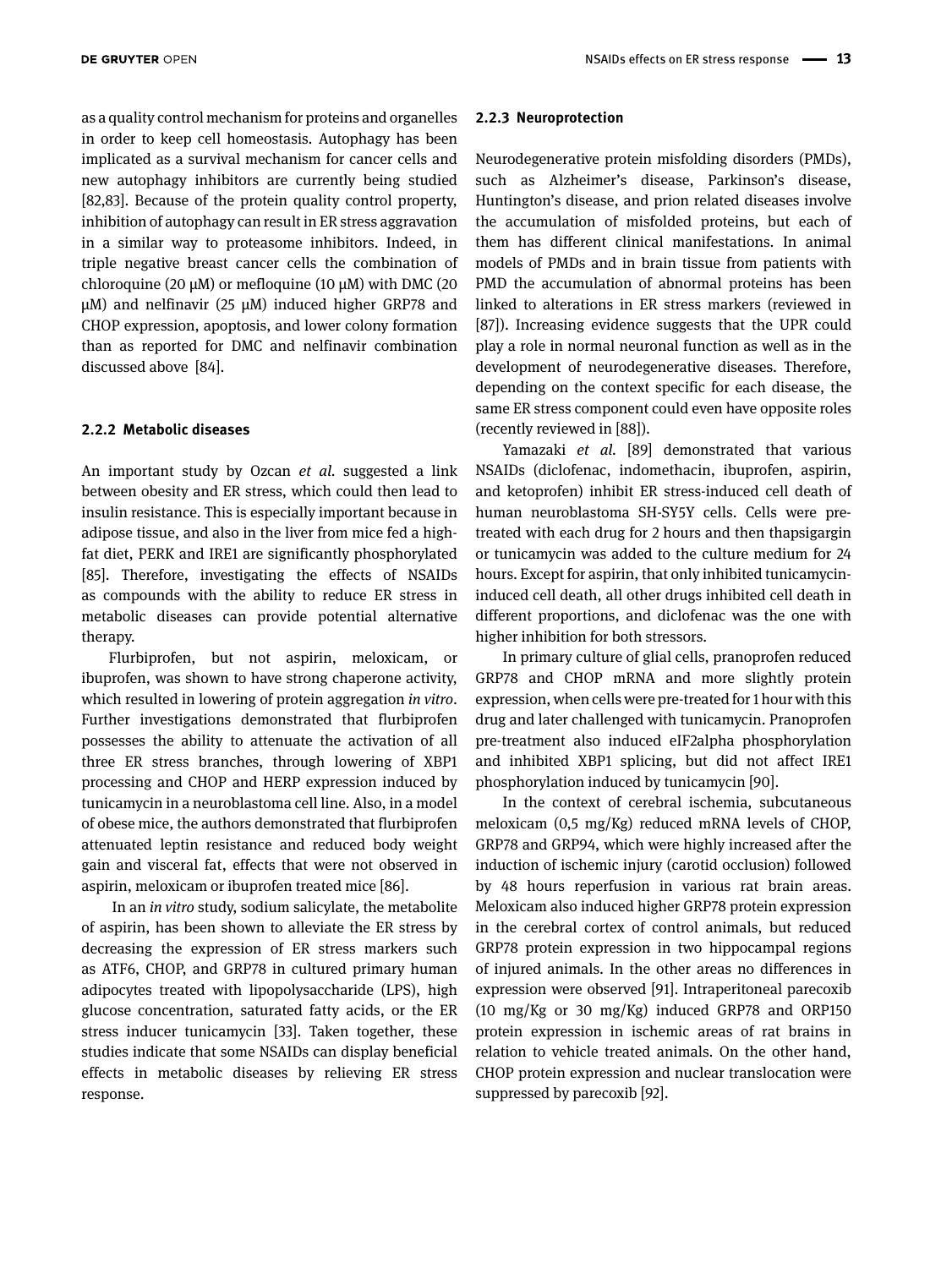### **3 Concluding remarks**

From the evidence provided in the published articles, NSAIDs perturb ER homeostasis by eliciting hallmark events including mostly the expression of GRP78 and CHOP, and the activation of PERK and ATF6. Although XBP1 was demonstrated in many articles to have the expression induced by NSAIDs, only a few demonstrated NSAIDs to cause the activation of IRE-1. These observations implicate that two ER stress branches largely mediate the ER stress-mediated effects of NSAIDs in cells.

It is noteworthy that a handful of evidence is provided regarding either the activation or inhibition of ER stress components upon *in vitro* exposure of cells or *in vivo* administration of NSAIDs. Certainly, the effects of NSAIDs on the activity, expression or repression of ER stress components may present broad effects beyond cytotoxic and therapeutic ones, as we have addressed in this review. Therefore, the interpretation of these data must take into account that various cell types and tissues, mice background, drugs' biodistribution, and a range of distinct class of NSAIDs and concentrations have been used. Nonetheless, despite what we currently know about the ER stress components that are affected by nonsteroidal anti-inflammatory drugs (NSAIDs) and how these drugs modulate the activity of those components, more detailed mechanistic studies are in need to provide solid knowledge on how such effects are initially triggered upon exposure of cells to these drugs, being one of the major challenges in this field. While is unclear whether NSAIDs cause unfolded protein accumulation in ER, it is known that these compounds can cause membrane aberrancy, therefore opening up important questions whether the mechanisms underlying the effects of NSAIDs on UPR signaling involves lipid perturbation. Finally, prevention and effective therapy for diseases such as cancer where NSAIDs can be a choice will likely require the combined use of anti-proliferative agents, and much likely yet, the modulation of more than one ER stress target molecule.

**Acknowledgments:** FLBM is recipient of fellowship of Coordenação de Aperfeiçoamento de Pessoal de Nível Superior (CAPES), Brazil. AMS is research fellow of CNPq and member of the National Institute of Science and Technology in Vaccines (INCTV), Brazil.

**Conflict of interest statement:** Authors state no conflict of interest

### **References**

- [1] Bertolotti A., Zhang Y., Hendershot L.M., Harding H.P., Ron D., Dynamic interaction of BiP and ER stress transducers in the unfolded-protein response, Nat Cell Biol, 2000, 2(6), 326-32.
- [2] Shen J., Chen X., Hendershot L., Prywes R., ER stress regulation of ATF6 localization by dissociation of BiP/GRP78 binding and unmasking of Golgi localization signals, Dev Cell, 2002, 3(1), 99-111.
- [3] Nadanaka S., Okada T., Yoshida H., Mori K., Role of disulfide bridges formed in the luminal domain of ATF6 in sensing endoplasmic reticulum stress, Mol Cell Biol, 2007, 27(3), 1027-43.
- [4] Gardner B.M., Walter P., Unfolded proteins are Ire1-activating ligands that directly induce the unfolded protein response, Science, 2011, 333(6051), 1891-4.
- [5] Volmer R., van der Ploeg K., Ron D., Membrane lipid saturation activates endoplasmic reticulum unfolded protein response transducers through their transmembrane domains, Proc Natl Acad Sci U S A, 2013, 110(12), 4628-33.
- [6] Cunha D.A., Hekerman P., Ladriere L., Bazarra-Castro A., Ortis F., Wakeham M.C., et al., Initiation and execution of lipotoxic ER stress in pancreatic beta-cells, J Cell Sci, 2008, 121(Pt 14), 2308-18.
- [7] Feng B., Yao P.M., Li Y., Devlin C.M., Zhang D., Harding H.P., et al., The endoplasmic reticulum is the site of cholesterol-induced cytotoxicity in macrophages, Nat Cell Biol, 2003, 5(9), 781-92.
- [8] Calfon M., Zeng H., Urano F., Till J.H., Hubbard S.R., Harding H.P., et al., IRE1 couples endoplasmic reticulum load to secretory capacity by processing the XBP-1 mRNA, Nature, 2002, 415(6867), 92-6.
- [9] Chen X., Shen J., Prywes R., The luminal domain of ATF6 senses endoplasmic reticulum (ER) stress and causes translocation of ATF6 from the ER to the Golgi, J Biol Chem, 2002, 277(15), 13045-52.
- [10] Haze K., Yoshida H., Yanagi H., Yura T., Mori K., Mammalian transcription factor ATF6 is synthesized as a transmembrane protein and activated by proteolysis in response to endoplasmic reticulum stress, Mol Biol Cell, 1999, 10(11), 3787-99.
- [11] Ye J., Rawson R.B., Komuro R., Chen X., Dave U.P., Prywes R., et al., ER stress induces cleavage of membrane-bound ATF6 by the same proteases that process SREBPs, Mol Cell, 2000, 6(6), 1355-64.
- [12] Kokame K., Kato H., Miyata T., Identification of ERSE-II, a new cis-acting element responsible for the ATF6-dependent mammalian unfolded protein response, J Biol Chem, 2001, 276(12), 9199-205.
- [13] Yoshida H., Haze K., Yanagi H., Yura T., Mori K., Identification of the cis-acting endoplasmic reticulum stress response element responsible for transcriptional induction of mammalian glucose-regulated proteins. Involvement of basic leucine zipper transcription factors, J Biol Chem, 1998, 273(50), 33741-9.
- [14] Yoshida H., Matsui T., Yamamoto A., Okada T., Mori K., XBP1 mRNA is induced by ATF6 and spliced by IRE1 in response to ER stress to produce a highly active transcription factor, Cell, 2001, 107(7), 881-91.
- [15] Yoshida H., Okada T., Haze K., Yanagi H., Yura T., Negishi M., et al., Endoplasmic reticulum stress-induced formation of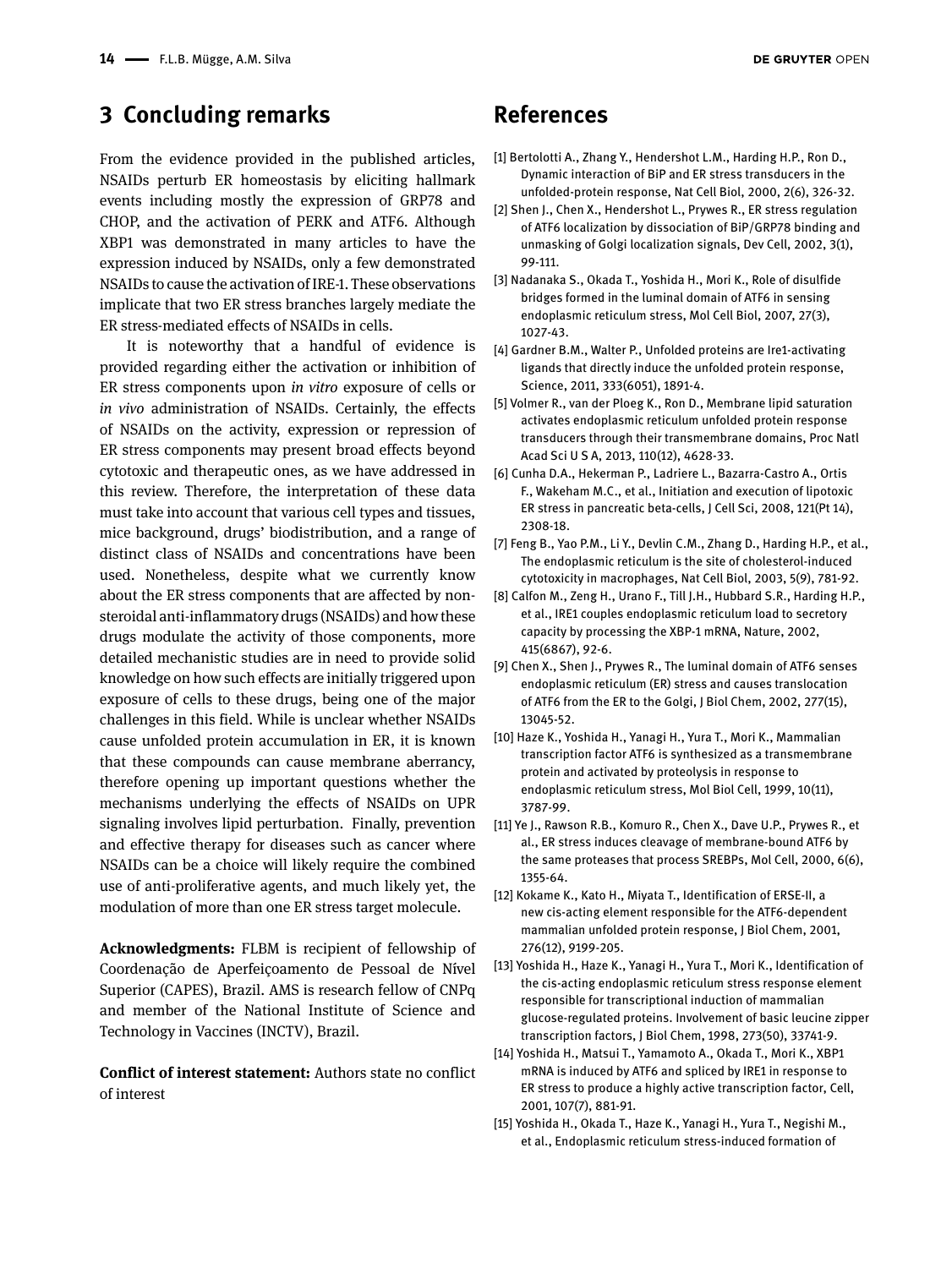transcription factor complex ERSF including NF-Y (CBF) and activating transcription factors 6alpha and 6beta that activates the mammalian unfolded protein response, Mol Cell Biol, 2001, 21(4), 1239-48.

- [16] Sato Y., Nadanaka S., Okada T., Okawa K., Mori K., Luminal domain of ATF6 alone is sufficient for sensing endoplasmic reticulum stress and subsequent transport to the Golgi apparatus, Cell Struct Funct, 2011, 36(1), 35-47.
- [17] Harding H.P., Zeng H., Zhang Y., Jungries R., Chung P., Plesken H., et al., Diabetes mellitus and exocrine pancreatic dysfunction in perk-/- mice reveals a role for translational control in secretory cell survival, Mol Cell, 2001, 7(6), 1153-63.
- [18] Harding H.P., Zhang Y., Ron D., Protein translation and folding are coupled by an endoplasmic-reticulum-resident kinase, Nature, 1999, 397(6716), 271-4.
- [19] Harding H.P., Zhang Y., Bertolotti A., Zeng H., Ron D., Perk is essential for translational regulation and cell survival during the unfolded protein response, Mol Cell, 2000, 5(5), 897-904.
- [20] Harding H.P., Zhang Y., Zeng H., Novoa I., Lu P.D., Calfon M., et al., An integrated stress response regulates amino acid metabolism and resistance to oxidative stress, Mol Cell, 2003, 11(3), 619-33.
- [21] Vattem K.M., Wek R.C., Reinitiation involving upstream ORFs regulates ATF4 mRNA translation in mammalian cells, Proc Natl Acad Sci U S A, 2004, 101(31), 11269-74.
- [22] McCullough K.D., Martindale J.L., Klotz L.O., Aw T.Y., Holbrook N.J., Gadd153 sensitizes cells to endoplasmic reticulum stress by down-regulating Bcl2 and perturbing the cellular redox state, Mol Cell Biol, 2001, 21(4), 1249-59.
- [23] Brunton L.L., Chabner B.A., Knollman B.C., Goodman and Gilman's the pharmacological basis of therapeutics, 2011, 1808p.
- [24] Bacchi S., Palumbo P., Sponta A., Coppolino M.F., Clinical pharmacology of non-steroidal anti-inflammatory drugs: a review, Antiinflamm Antiallergy Agents Med Chem, 2012, 11(1), 52-64.
- [25] Abdel-Tawab M., Zettl H., Schubert-Zsilavecz M., Nonsteroidal anti-inflammatory drugs: a critical review on current concepts applied to reduce gastrointestinal toxicity, Curr Med Chem, 2009, 16(16), 2042-63.
- [26] Chandrasekharan N.V., Dai H., Roos K.L., Evanson N.K., Tomsik J., Elton T.S., et al., COX-3, a cyclooxygenase-1 variant inhibited by acetaminophen and other analgesic/antipyretic drugs: cloning, structure, and expression, Proc Natl Acad Sci U S A, 2002, 99(21), 13926-31.
- [27] Kis B., Snipes J.A., Busija D.W., Acetaminophen and the cyclooxygenase-3 puzzle: sorting out facts, fictions, and uncertainties, J Pharmacol Exp Ther, 2005, 315(1), 1-7.
- [28] Lee Y.S., Kim H., Brahim J.S., Rowan J., Lee G., Dionne R.A., Acetaminophen selectively suppresses peripheral prostaglandin E2 release and increases COX-2 gene expression in a clinical model of acute inflammation, Pain, 2007, 129(3), 279-86.
- [29] Hinz B., Cheremina O., Brune K., Acetaminophen (paracetamol) is a selective cyclooxygenase-2 inhibitor in man, Faseb J, 2008, 22(2), 383-90.
- [30] Stone E., An account of the success of the bark of the willow tree in the cure of agues. In a letter to the high honourable George Earl of Macclesfield, President of R. S. from the Rev.

Mr. Edmund Stone, of Chipping-Norton in Oxfordshire., Philosophical Transactions, 1763, 53.

- [31] Amann R., Peskar B.A., Anti-inflammatory effects of aspirin and sodium salicylate, Eur J Pharmacol, 2002, 447(1), 1-9.
- [32] Vainio H., Morgan G., Aspirin for the second hundred years: new uses for an old drug, Pharmacol Toxicol, 1997, 81(4), 151-2.
- [33] Alhusaini S., McGee K., Schisano B., Harte A., McTernan P., Kumar S., et al., Lipopolysaccharide, high glucose and saturated fatty acids induce endoplasmic reticulum stress in cultured primary human adipocytes: Salicylate alleviates this stress, Biochem Biophys Res Commun, 2010, 397(3), 472-8.
- [34] Silva A.M., Wang D., Komar A.A., Castilho B.A., Williams B.R., Salicylates trigger protein synthesis inhibition in a protein kinase R-like endoplasmic reticulum kinase-dependent manner, J Biol Chem, 2007, 282(14), 10164-71.
- [35] Gentz S.H., Bertollo C.M., Souza-Fagundes E.M., da Silva A.M., Implication of eIF2alpha kinase GCN2 in induction of apoptosis and endoplasmic reticulum stress-responsive genes by sodium salicylate, J Pharm Pharmacol, 2013, 65(3), 430-40.
- [36] Mehta D., Bhargava D.K., Non-steroidal anti inflammatory drugs and gastrointestinal toxicity, Apollo Medicine, 2010, 7(4), 251-62.
- [37] Boelsterli U.A., Redinbo M.R., Saitta K.S., Multiple NSAIDinduced hits injure the small intestine: underlying mechanisms and novel strategies, Toxicol Sci, 2012, 131(2), 654-67.
- [38] Wallace J.L., McKnight W., Reuter B.K., Vergnolle N., NSAIDinduced gastric damage in rats: requirement for inhibition of both cyclooxygenase 1 and 2, Gastroenterology, 2000, 119(3), 706-14.
- [39] Langenbach R., Morham S.G., Tiano H.F., Loftin C.D., Ghanayem B.I., Chulada P.C., et al., Prostaglandin synthase 1 gene disruption in mice reduces arachidonic acid-induced inflammation and indomethacin-induced gastric ulceration, Cell, 1995, 83(3), 483-92.
- [40] Tomisato W., Tsutsumi S., Hoshino T., Hwang H.J., Mio M., Tsuchiya T., et al., Role of direct cytotoxic effects of NSAIDs in the induction of gastric lesions, Biochem Pharmacol, 2004, 67(3), 575-85.
- [41] Tomisato W., Tsutsumi S., Rokutan K., Tsuchiya T., Mizushima T., NSAIDs induce both necrosis and apoptosis in guinea pig gastric mucosal cells in primary culture, Am J Physiol Gastrointest Liver Physiol, 2001, 281(4), G1092-100.
- [42] Tsutsumi S., Gotoh T., Tomisato W., Mima S., Hoshino T., Hwang H.J., et al., Endoplasmic reticulum stress response is involved in nonsteroidal anti-inflammatory drug-induced apoptosis, Cell Death Differ, 2004, 11(9), 1009-16.
- [43] Ohyama K., Shiokawa A., Ito K., Masuyama R., Ichibangase T., Kishikawa N., et al., Toxicoproteomic analysis of a mouse model of nonsteroidal anti-inflammatory drug-induced gastric ulcers, Biochem Biophys Res Commun, 2012, 420(1), 210-5.
- [44] Pereira-Leite C., Nunes C., Reis S., Interaction of nonsteroidal anti-inflammatory drugs with membranes: in vitro assessment and relevance for their biological actions, Prog Lipid Res, 2013, 52(4), 571-84.
- [45] Tanaka K., Tomisato W., Hoshino T., Ishihara T., Namba T., Aburaya M., et al., Involvement of intracellular Ca2+ levels in nonsteroidal anti-inflammatory drug-induced apoptosis, J Biol Chem, 2005, 280(35), 31059-67.
- [46] Ishihara T., Hoshino T., Namba T., Tanaka K., Mizushima T., Involvement of up-regulation of PUMA in non-steroidal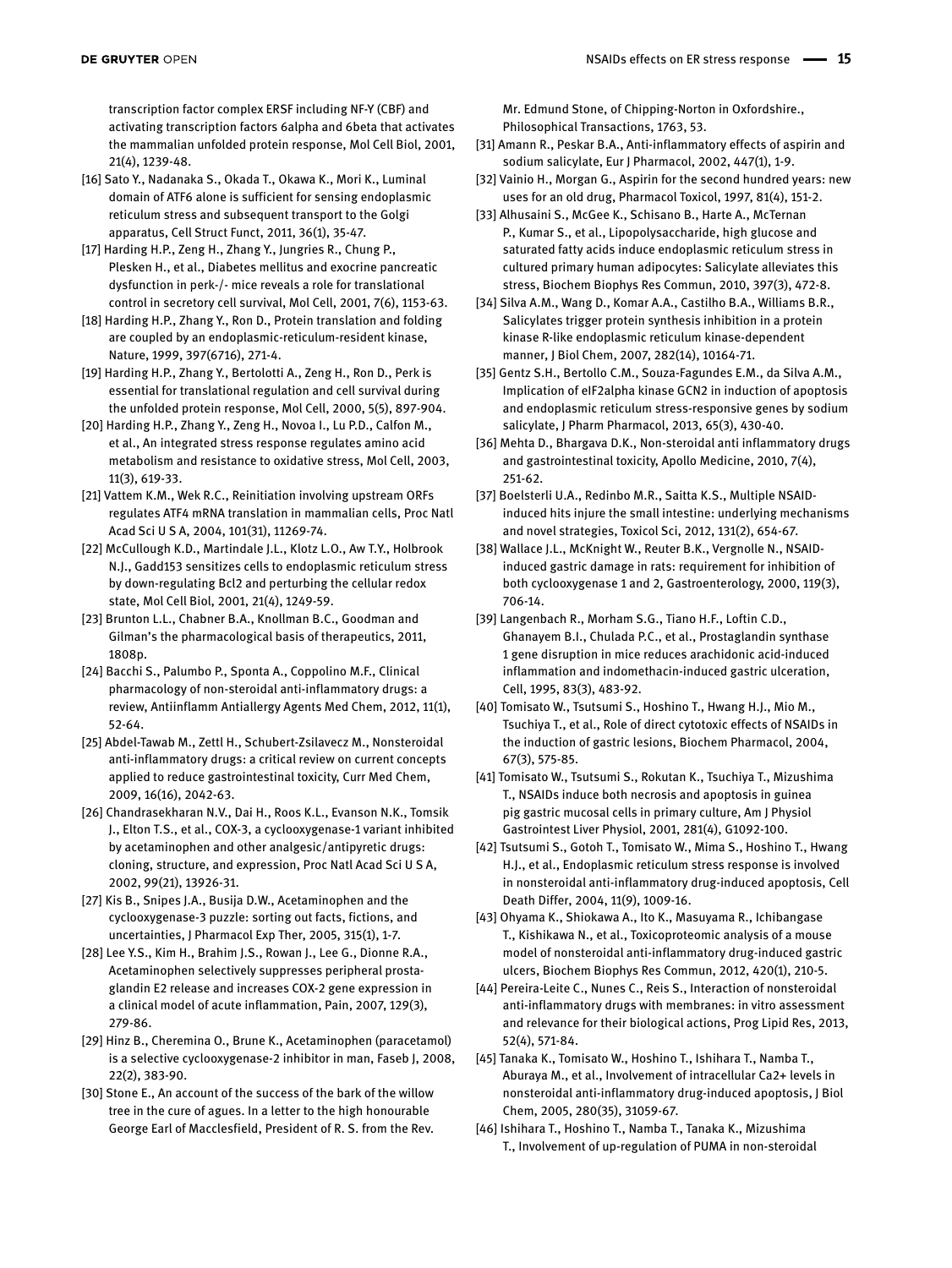anti-inflammatory drug-induced apoptosis, Biochem Biophys Res Commun, 2007, 356(3), 711-7.

- [47] Pyrko P., Kardosh A., Schonthal A.H., Celecoxib transiently inhibits cellular protein synthesis, Biochem Pharmacol, 2008, 75(2), 395-404.
- [48] Tsutsumi S., Namba T., Tanaka K.I., Arai Y., Ishihara T., Aburaya M., et al., Celecoxib upregulates endoplasmic reticulum chaperones that inhibit celecoxib-induced apoptosis in human gastric cells, Oncogene, 2006, 25(7), 1018-29.
- [49] Namba T., Hoshino T., Suemasu S., Takarada-Iemata M., Hori O., Nakagata N., et al., Suppression of expression of endoplasmic reticulum chaperones by Helicobacter pylori and its role in exacerbation of non-steroidal anti-inflammatory drug-induced gastric lesions, J Biol Chem, 2010, 285(48), 37302-13.
- [50] Namba T., Hoshino T., Tanaka K., Tsutsumi S., Ishihara T., Mima S., et al., Up-regulation of 150-kDa oxygen-regulated protein by celecoxib in human gastric carcinoma cells, Mol Pharmacol, 2007, 71(3), 860-70.
- [51] Teoh N.C., Farrell G.C., Hepatotoxicity associated with non-steroidal anti-inflammatory drugs, Clin Liver Dis, 2003, 7(2), 401-13.
- [52] Unzueta A., Vargas H.E., Nonsteroidal anti-inflammatory drug-induced hepatoxicity, Clin Liver Dis, 2013, 17(4), 643-56, ix.
- [53] Nadanaciva S., Aleo M.D., Strock C.J., Stedman D.B., Wang H., Will Y., Toxicity assessments of nonsteroidal anti-inflammatory drugs in isolated mitochondria, rat hepatocytes, and zebrafish show good concordance across chemical classes, Toxicol Appl Pharmacol, 2013, 272(2), 272-80.
- [54] Franceschelli S., Moltedo O., Amodio G., Tajana G., Remondelli P., In the Huh7 Hepatoma Cells Diclofenac and Indomethacin Activate Differently the Unfolded Protein Response and Induce ER Stress Apoptosis, Open Biochem J, 2011, 5, 45-51.
- [55] El-Hassan H., Anwar K., Macanas-Pirard P., Crabtree M., Chow S.C., Johnson V.L., et al., Involvement of mitochondria in acetaminophen-induced apoptosis and hepatic injury: roles of cytochrome c, Bax, Bid, and caspases, Toxicol Appl Pharmacol, 2003, 191(2), 118-29.
- [56] Nagy G., Kardon T., Wunderlich L., Szarka A., Kiss A., Schaff Z., et al., Acetaminophen induces ER dependent signaling in mouse liver, Arch Biochem Biophys, 2007, 459(2), 273-9.
- [57] Hur K.Y., So J.S., Ruda V., Frank-Kamenetsky M., Fitzgerald K., Koteliansky V., et al., IRE1alpha activation protects mice against acetaminophen-induced hepatotoxicity, J Exp Med, 2012, 209(2), 307-18.
- [58] Uzi D., Barda L., Scaiewicz V., Mills M., Mueller T., Gonzalez-Rodriguez A., et al., CHOP is a critical regulator of acetaminophen-induced hepatotoxicity, J Hepatol, 2013, 59(3), 495-503.
- [59] Lorz C., Justo P., Sanz A., Subira D., Egido J., Ortiz A., Paracetamol-induced renal tubular injury: a role for ER stress, J Am Soc Nephrol, 2004, 15(2), 380-9.
- [60] Kalinec G.M., Thein P., Parsa A., Yorgason J., Luxford W., Urrutia R., et al., Acetaminophen and NAPQI are toxic to auditory cells via oxidative and endoplasmic reticulum stress-dependent pathways, Hear Res, 2014, 313, 26-37.
- [61] Grosch S., Maier T.J., Schiffmann S., Geisslinger G., Cyclooxygenase-2 (COX-2)-independent anticarcinogenic effects of selective COX-2 inhibitors, J Natl Cancer Inst, 2006, 98(11), 736-47.
- [62] Koki A.T., Masferrer J.L., Celecoxib: a specific COX-2 inhibitor with anticancer properties, Cancer Control, 2002, 9(2 Suppl), 28-35.
- [63] Liggett J.L., Zhang X., Eling T.E., Baek S.J., Anti-tumor activity of non-steroidal anti-inflammatory drugs: cyclooxygenaseindependent targets, Cancer Lett, 2014, 346(2), 217-24.
- [64] Chuang H.C., Kardosh A., Gaffney K.J., Petasis N.A., Schonthal A.H., COX-2 inhibition is neither necessary nor sufficient for celecoxib to suppress tumor cell proliferation and focus formation in vitro, Mol Cancer, 2008, 7, 38.
- [65] Chen S.T., Thomas S., Gaffney K.J., Louie S.G., Petasis N.A., Schonthal A.H., Cytotoxic effects of celecoxib on Raji lymphoma cells correlate with aggravated endoplasmic reticulum stress but not with inhibition of cyclooxygenase-2, Leuk Res, 2010, 34(2), 250-3.
- [66] Johnson A.J., Hsu A.L., Lin H.P., Song X., Chen C.S., The cyclooxygenase-2 inhibitor celecoxib perturbs intracellular calcium by inhibiting endoplasmic reticulum Ca2+-ATPases: a plausible link with its anti-tumour effect and cardiovascular risks, Biochem J, 2002, 366(Pt 3), 831-7.
- [67] Cha W., Park S.W., Kwon T.K., Hah J.H., Sung M.W., Endoplasmic reticulum stress response as a possible mechanism of cyclooxygenase-2-independent anticancer effect of celecoxib, Anticancer Res, 2014, 34(4), 1731-5.
- [68] Pyrko P., Kardosh A., Liu Y.T., Soriano N., Xiong W., Chow R.H., et al., Calcium-activated endoplasmic reticulum stress as a major component of tumor cell death induced by 2,5-dimethylcelecoxib, a non-coxib analogue of celecoxib, Mol Cancer Ther, 2007, 6(4), 1262-75.
- [69] Du H., Li W., Wang Y., Chen S., Zhang Y., Celecoxib induces cell apoptosis coupled with up-regulation of the expression of VEGF by a mechanism involving ER stress in human colorectal cancer cells, Oncol Rep, 2011, 26(2), 495-502.
- [70] Huang K.H., Kuo K.L., Chen S.C., Weng T.I., Chuang Y.T., Tsai Y.C., et al., Down-regulation of glucose-regulated protein (GRP) 78 potentiates cytotoxic effect of celecoxib in human urothelial carcinoma cells, PLoS One, 2012, 7(3), e33615.
- [71] Zhang X., Lee S.H., Min K.W., McEntee M.F., Jeong J.B., Li Q., et al., The involvement of endoplasmic reticulum stress in the suppression of colorectal tumorigenesis by tolfenamic acid, Cancer Prev Res (Phila), 2013, 6(12), 1337-47.
- [72] Namba T., Ishihara T., Tanaka K., Hoshino T., Mizushima T., Transcriptional activation of ATF6 by endoplasmic reticulum stressors, Biochem Biophys Res Commun, 2007, 355(2), 543-8.
- [73] Ikegaki N., Hicks S.L., Regan P.L., Jacobs J., Jumbo A.S., Leonhardt P., et al., S(+)-ibuprofen destabilizes MYC/MYCN and AKT, increases p53 expression, and induces unfolded protein response and favorable phenotype in neuroblastoma cell lines, Int J Oncol, 2014, 44(1), 35-43.
- [74] Ou Y.C., Yang C.R., Cheng C.L., Raung S.L., Hung Y.Y., Chen C.J., Indomethacin induces apoptosis in 786-O renal cell carcinoma cells by activating mitogen-activated protein kinases and AKT, Eur J Pharmacol, 2007, 563(1-3), 49-60.
- [75] Kim B.M., Maeng K., Lee K.H., Hong S.H., Combined treatment with the Cox-2 inhibitor niflumic acid and PPARgamma ligand ciglitazone induces ER stress/caspase-8-mediated apoptosis in human lung cancer cells, Cancer Lett, 2011, 300(2), 134-44.
- [76] Yang H., Park S.H., Choi H.J., Moon Y., The integrated stress response-associated signals modulates intestinal tumor cell